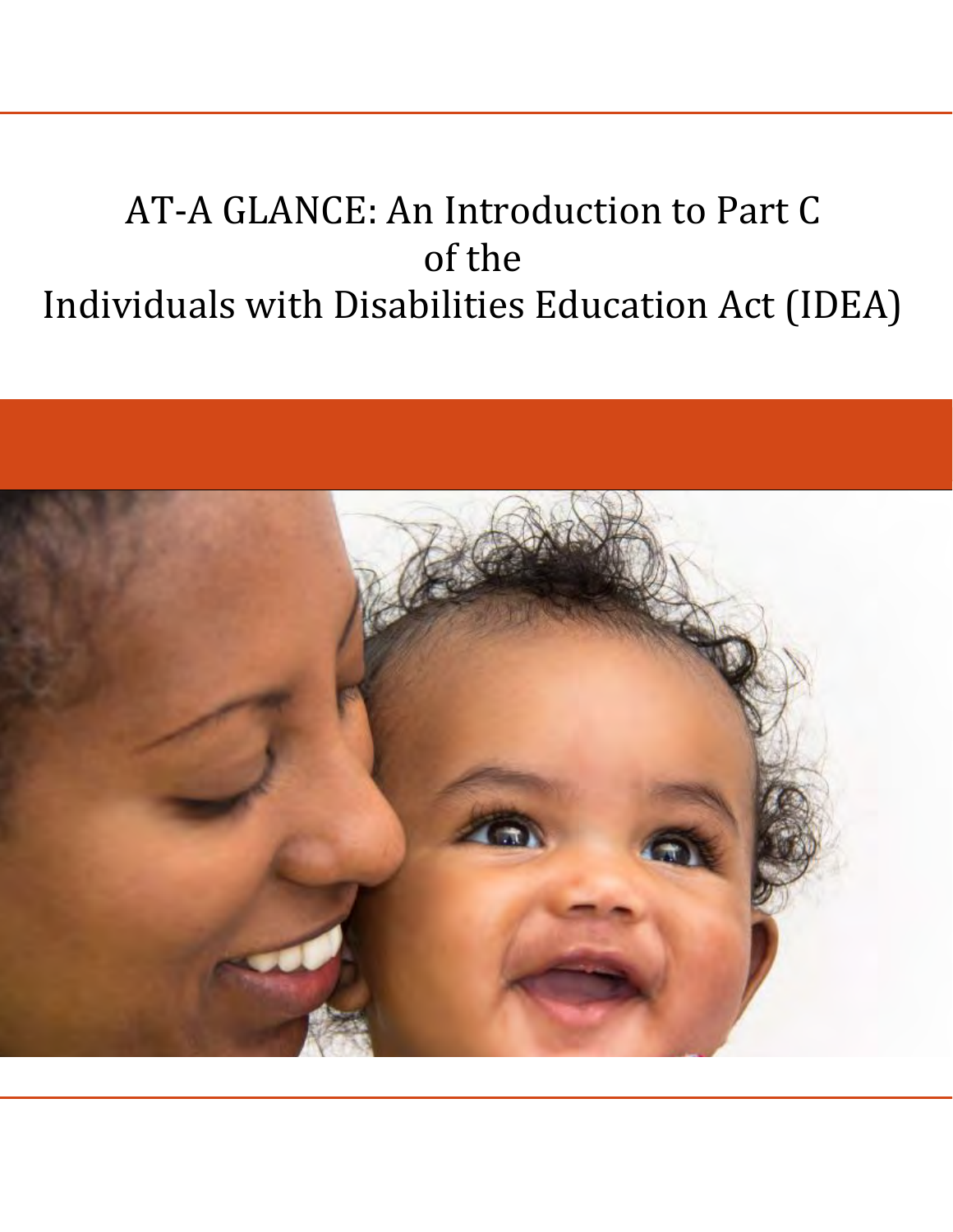# **Contents**

| WHAT IS THE FEDERAL STATUTE THAT GUIDES YOUR WORK?             | 4  |  |
|----------------------------------------------------------------|----|--|
| WHAT ARE THE FEDERAL REGULATIONS THAT SHAPE THE PART C SYSTEM? |    |  |
|                                                                | 5  |  |
| WHAT ARE THE FEDERAL RESPONSIBILITIES OF THE LEAD AGENCY?      | 6  |  |
| WHAT ARE THE REPORTING REQUIREMENTS OF THE LEAD AGENCY?        | 7  |  |
| WHAT ARE THE MINIMUM COMPONENTS OF THE PART C SYSTEM?          | 9  |  |
| WHAT ARE PART C SERVICES, WHERE ARE THEY PROVIDED, AND WHO CAN |    |  |
|                                                                | 12 |  |
| WHAT ARE THE FISCAL OBLIGATIONS FOR THE PART C LEAD AGENCY?    | 14 |  |
| WHO CAN HELP THE PART C LEAD AGENCY?                           | 16 |  |
| HOW IS PART C IMPLEMENTED IN YOUR STATE?                       | 19 |  |
| WHAT ARE ACRONYMS FREQUENTLY USED BY PART C?                   | 21 |  |

This document contains the basic information that everyone needs to know as they begin their journey with Part C. Each section will address a different aspect of Part C including statute and regulation, federal responsibilities, reporting requirements and financing among others. The document will provide an overview but not an exhaustive explanation. Resources to explore the information in more depth will also be provided.

**1**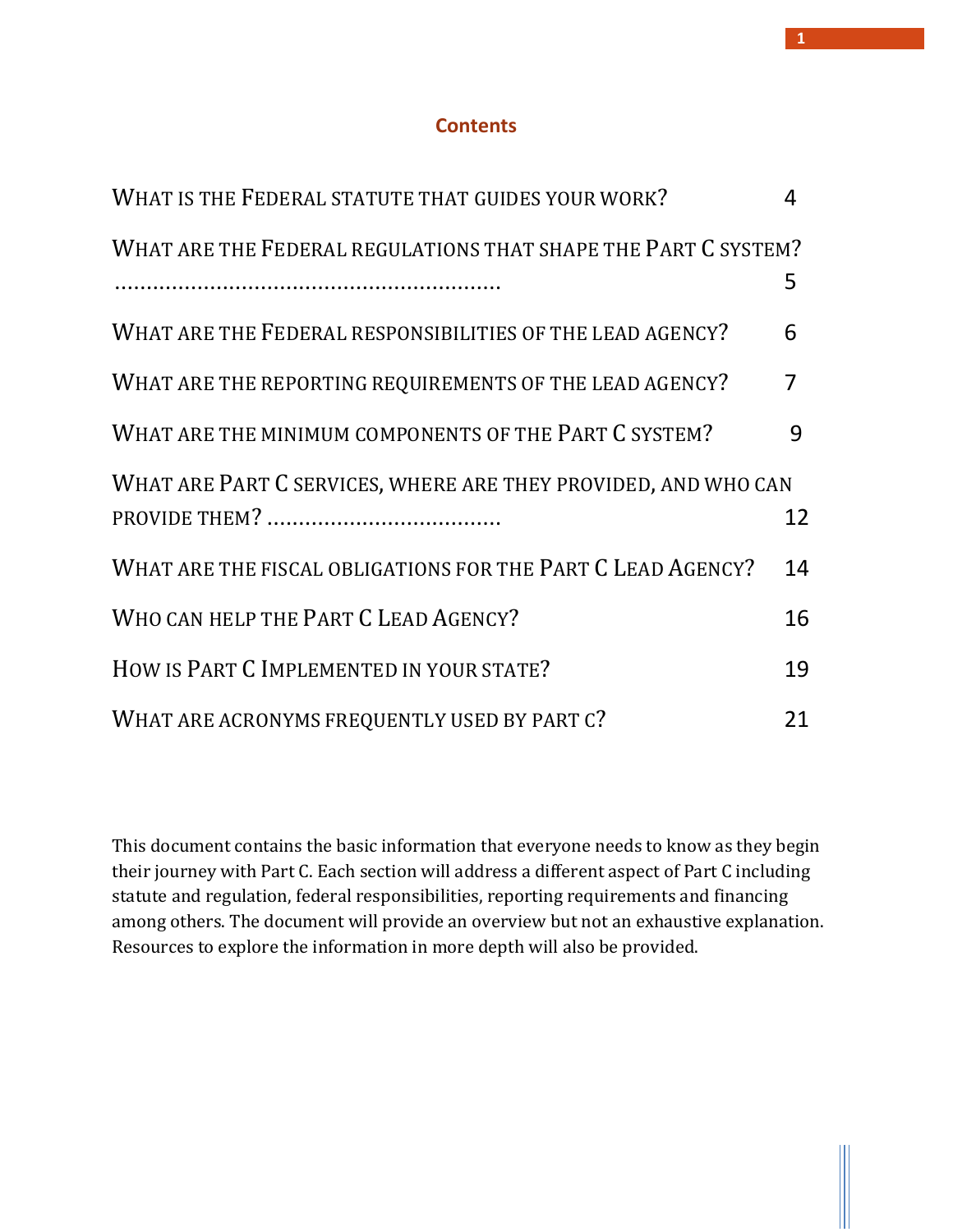# **What is the purpose and philosophy of IDEA Part C?**

Part C of the Individuals with Disabilities Education Act (IDEA), called the "Infant and Toddlers with Disabilities Program", focuses on infant and toddlers (birth to age three) as well as their families. In Section 1431(a) of the IDEA Statute, the following two purposes point to this dual focus:

*"Congress finds that there is an urgent and substantial need:*

• *To enhance the development of infants and toddlers with disabilities, to minimize their potential for developmental delays and to recognize the significant brain development that occurs during the child's first three years;*



• *To enhance capacity of families to meet the special needs of their infants and toddlers with disabilities."*

When the Infants and Toddlers with Disabilities Program was added to the original education statute in 1986, parents, professionals and advocates worked to ensure that crucial basic themes provided the foundation for the legislation. These themes were:

- Infants and young children are viewed as whole persons whose needs must be met by service strategies that cut across the traditional discipline, programmatic and funding categories and boundaries.
- The development of infants and young children can best be fully appreciated, understood and promoted within the context of the family environment.
- Early intervention is most effective when parents are respected and empowered as consumers and as team members collaborating with professionals.

Part C is **NOT** intended to be a stand‐alone program serving this population. The intent of Part C is to build interagency partnerships among existing state agencies in health, education, human services and developmental disabilities. Section 1431 (b) of the statute states, "It is the policy of the United States to provide financial assistance to states in order to:

- 1. Develop and implement a statewide, comprehensive, coordinated, multidisciplinary, interagency system that provides early intervention services for infants and toddlers and their families;
- 2. Facilitate the coordination of payment for early intervention services for Federal, state local and

private sources (including public and private insurance coverage);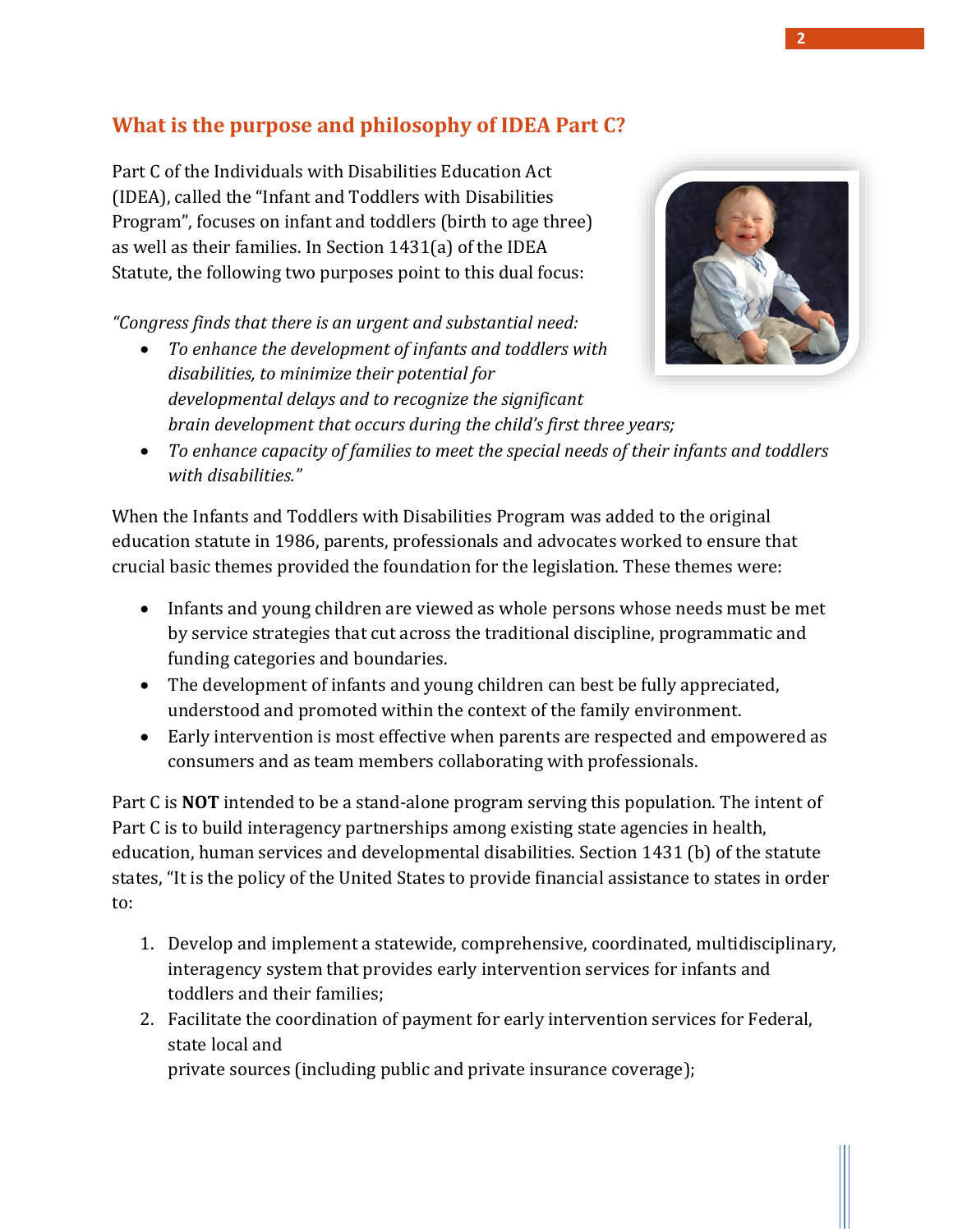- 3. Enhance State capacity to provide quality early intervention services and expand and improve existing early intervention services being provided; and
- 4. Encourage states to expand opportunities for children less than 3 years of age who would be at risk of having substantial developmental delay if they did not receive services."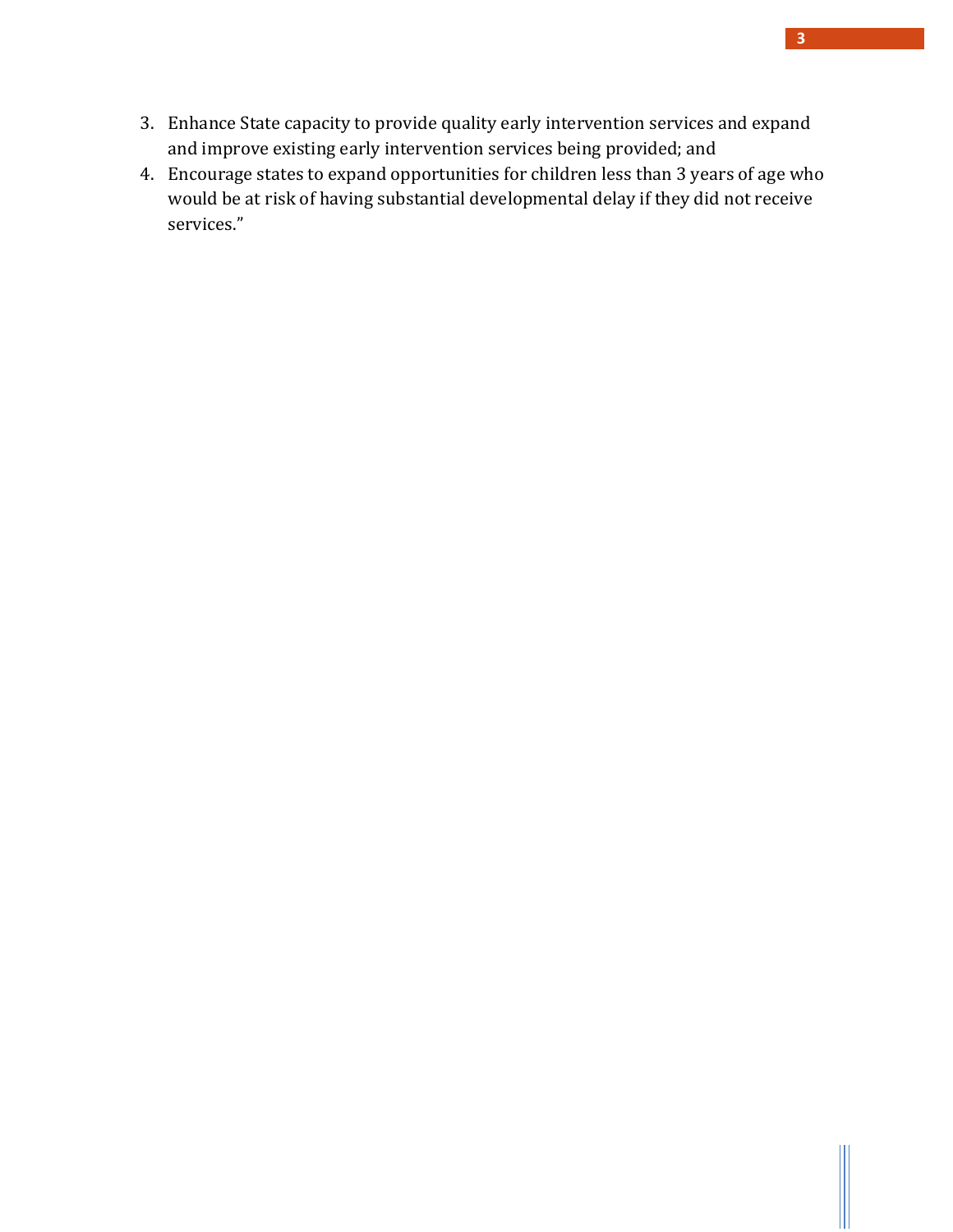#### <span id="page-4-0"></span>**WHAT IS THE FEDERAL STATUTE THAT GUIDES YOUR WORK?**

The Individuals with Disabilities Education Improvement Act (IDEIA) is a reauthorization of the previous law entitled 'The Individuals with Disabilities Education Act (IDEA)', signed into law in 2004. also referred to as Public Law (P.L) 108‐466,. Originally known as the Education for the Handicapped Act (EHA), IDEA began as a civil rights law in 1975 to gain access for students with disabilities to a free appropriate public education. Once access was assured, it was recognized that students with disabilities and their families needed additional support in the education process. In 1986, Congress recognized



that benefits in the education process can be gained by supporting the child's learning and the family at the birth of the child and therefore amended IDEA to include Part C (originally Part H); the option for states to support infants and toddlers and their families.

The law can be found in Title 20 (Education) of the United States Code (U.S.C) Chapter 33 Education of Individuals with Disabilities". There are four Parts to this law (A, B, C, and D.) Part C guides services and supports for infants and toddlers and their families. The lead agency is responsible for making sure that all statutory provisions of the law are understood and put into practice (enacted) consistently across your state. There are fourteen sections to the Part C statute:

| 631: Findings and Policy                | 638: Use of Funds                           |
|-----------------------------------------|---------------------------------------------|
| <b>632: Definitions</b>                 | 639: Procedural Safeguards                  |
| <b>633: General Authority</b>           | 640: Payor of Last Resort                   |
| 634: Eligibility                        | 641: State Interagency Coordinating Council |
| 635: Requirements for Statewide System  | 642: Federal Administration                 |
| 636: Individualized Family Service Plan | 643: Allocation of funds                    |
| 637: State Application and Assurance    | 644: Authorization of Appropriations        |

THE STATUTE MAY BE FOUND AT: https://sites.ed.gov/idea/statuteregulations/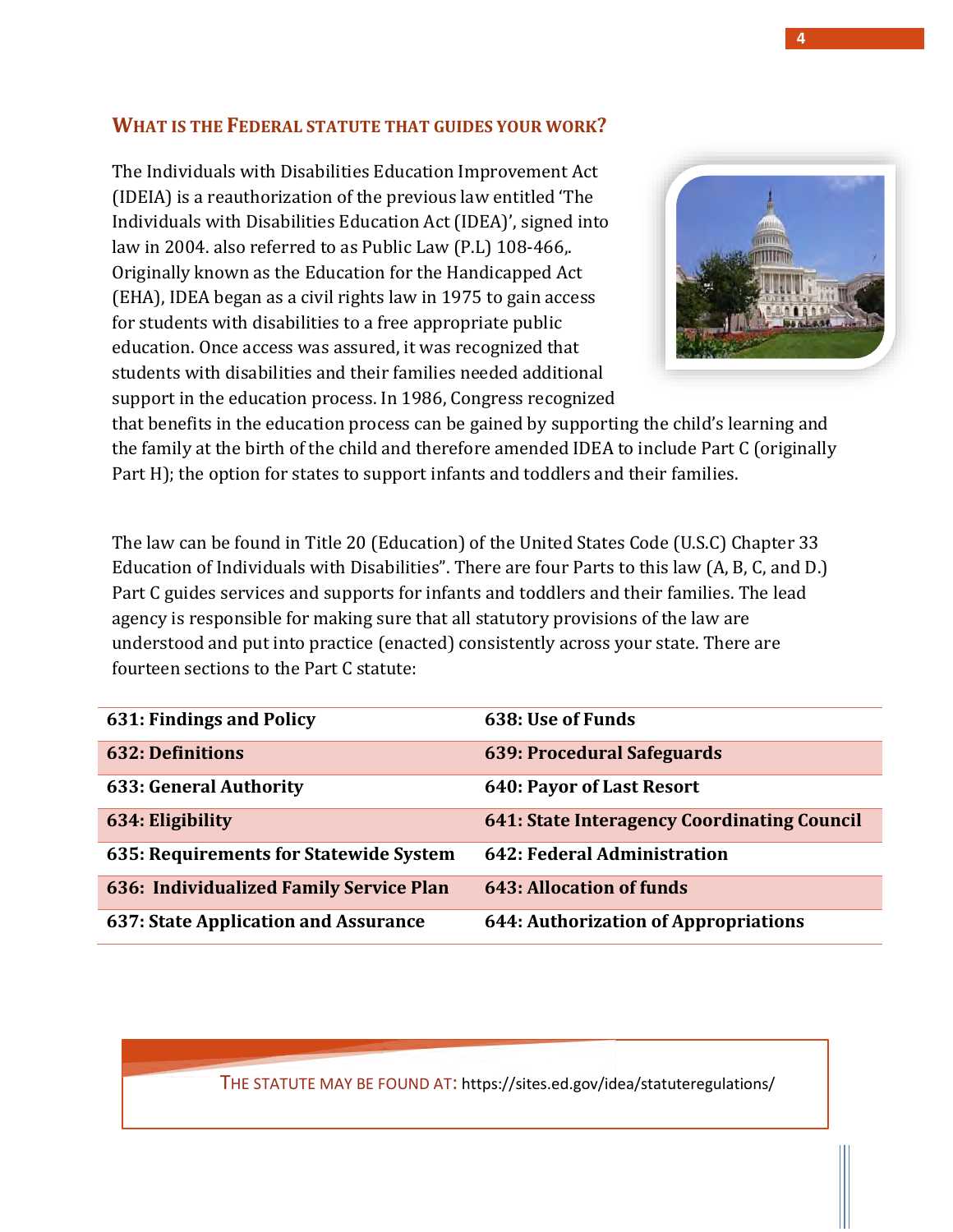## <span id="page-5-0"></span>**WHAT ARE THE FEDERAL REGULATIONS THAT SHAPE THE PART C SYSTEM?**

Regulations are the rules or laws that describe how to implement the laws that Congress enacts. The rules that govern the IDEA are in the Code of Federal Regulations (CFR). is a systematic arrangement of a specific law. The Federal Regulations for the "Early Intervention Program for Infants and Toddlers with Disabilities" are issued by the U.S. Department of Education and define how the program will be implemented. Each state is obligated to have a process that ensures that these regulations are implemented. It may be that your state has state statutes, codes or regulations to establish the federal

Rules

requirements. Or, you may only have written policies. State statutes and regulations can be written to be stricter than Federal statute or regulations. States may not have statutes, regulations or policies that are less restrictive or provide fewer protections.

At times, clarifications or legal interpretations of the federal requirements are needed. Attorneys with the Office of Special Education Programs (OSEP),

Department of Education, provide this guidance for IDEA. The Federal Regulations for Part C were revised and published in September 2011. The Federal Regulations are arranged into subparts and are numbered §303.1 through §303.734. The following table identifies the subparts:

| <b>Subpart A: General</b>                       | <b>Subpart E: Procedural Safeguards</b>       |
|-------------------------------------------------|-----------------------------------------------|
| <b>Subpart B: State Eligibility for a Grant</b> | <b>Subpart F: Use of Funds and Payor of</b>   |
| and requirements for a Statewide                | <b>Last resort</b>                            |
| <b>System</b>                                   |                                               |
| <b>Subpart C: State Application and</b>         | <b>Subpart G: State Interagency</b>           |
| <b>Assurances</b>                               | <b>Coordinating Council (SICC)</b>            |
| <b>Subpart D: Child Find, Evaluations and</b>   | <b>Subpart H: State Monitoring and</b>        |
| <b>Assessments, and Individualized Family</b>   | <b>Enforcement: Federal Monitoring and</b>    |
| <b>Service Plans (IFSP)</b>                     | <b>Enforcement; Reporting; and Allocation</b> |
|                                                 | of Funds                                      |

THE REGULATIONS MAY BE FOUND AT:

HTTPS://SITES.ED.GOV/IDEA/STATUTEREGULATIONS/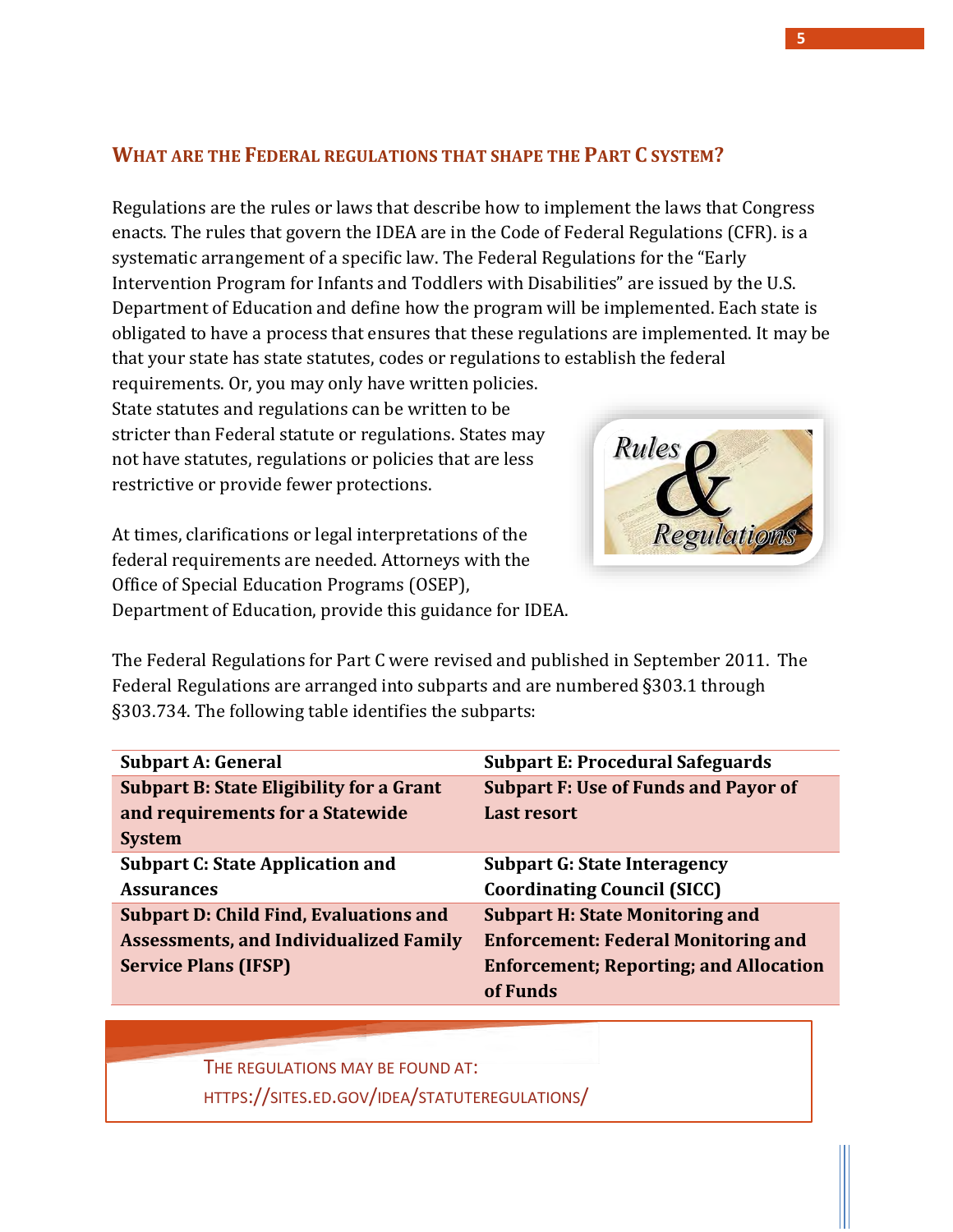# <span id="page-6-0"></span>**WHAT ARE THE FEDERAL RESPONSIBILITIES OF THE LEAD AGENCY?**

Each state's Governor designates a lead agency as the "single line of authority" for the Part C program. Lead agencies vary from state to state. The lead agency might be the state education, health, human services, developmental disabilities or other agency that is responsible for programs for young child and their families.

Lead agency responsibilities defined in the Regulations are:

• Supervision and monitoring of programs (§303.700) including, enforcement actions, providing technical assistance(TA)A and ensuring correction of all non‐ compliance;



- Adopting complaint procedures (§303.433) and policies for resolution of all disputes (§303.430);
- Establishing state policies related to payment of services (§303.520) including such things as fees, payer of last resort (§303.510), use of public benefits or insurance or private insurance to pay for Part C services (§303.520) and contracting or otherwise arranging for services (§303.121);
- Identification and coordination of all federal, state and local financial resources that can be used to pay for Early Intervention Services (§303.120, §303.122);
- Entering into formal interagency agreements with other state level agencies involved in the Early Intervention System (§303.511);
- Development of procedures to ensure that services to eligible children and families are provided in a timely manner (§303.300);
- Submitting all Federal required data reports and other required reports (§§303.720-303.724); and
- Organization of the State Interagency Coordinating Council (SICC)(§303.600).

Each year, the lead agency is required to submit an application for continued participation in Part C. In the annual application the lead agency makes assurances that all legal requirements for the Part C service system are upheld in the state. The Federal application package may change from year to year.

The Lead Agency also designates an individual to serve as the Part C Coordinator. In most states the Part C Coordinator is the primary contact person between the Office of Special Education Programs (OSEP) and the lead agency.

> AN EXAMPLE OF THE ANNUAL APPLICATION MAY BE FOUND AT: <http://idea.ed.gov/part-/statutes.html>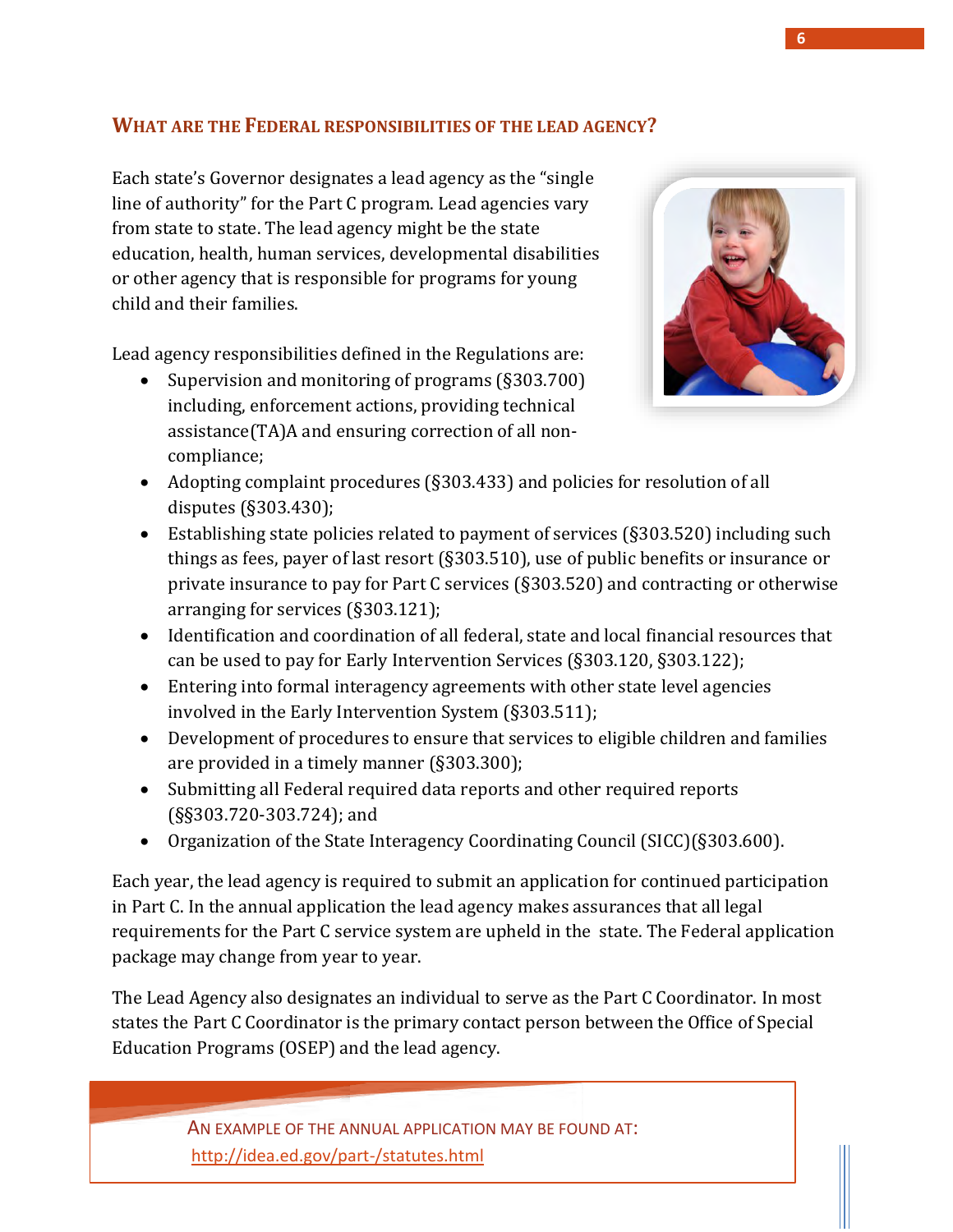#### <span id="page-7-0"></span>**WHAT ARE THE REPORTING REQUIREMENTS OF THE LEAD AGENCY?**

The Lead Agency is required to submit several reports to OSEP on an annual basis. These reports provide information that is used in a variety of ways – information for the Annual Report to Congress that describes the progress of the Part C program in implementing IDEA and achieving results for children with disabilities and their families. The information is also used for determination of state compliance, accountability for use of federal funds to the taxpayers, and for federal, state and local program planning and improvement. In addition to the following



reports, OSEP may require other reports or clarifying information.

#### **SECTION 618 DATA REPORTS**

Section 618 of the IDEA requires States to annually collect and report data related to children served, settings of services, exiting, and dispute resolution. These data are publicly posted by the Department and included in the Annual Report to Congress. Section 664(d) of the *Individuals with Disabilities Education Act* (*IDEA*), as reauthorized in 2004, requires that the Department of Education report annually on the progress made toward the provision of a free appropriate public education to all children with disabilities and the provision of early intervention services to infants and toddlers with disabilities. Data related to exiting and dispute resolution are due by the first Wednesday in November; data related to child count and settings are due by the first Wednesday in February.

#### **STATE PERFORMANCE PLAN (SPP) AND ANNUAL PERFORMANCE REPORT (APR)**

In accordance with 20 U.S.C. 1416(b)(1) and 1442 of the IDEA, each state will have in place a State Performance Plan (SPP) that evaluates the State's efforts to implement the requirements and purposes of Part C and describes how the State will improve such implementation. The Lead agency must also report annually (APR) to the Education Secretary on the State's performance under its Part C – SPP. The SPP consists of two types of indicators: compliance and results. The compliance indicators have targets set at 100% by OSEP. For results indicators, states are required to set measurable and rigorous targets as defined by the law. Data reported is required to be valid and reliable. The SPP and APR are due each year on February 1.

INFORMATION ABOUT THE SPP AND APR AND IMPORTANT RESOURCES ARE AVAILABLE AT: [https://osep.grads360.org/#program/spp-apr-resources.](https://osep.grads360.org/#program/spp-apr-resources)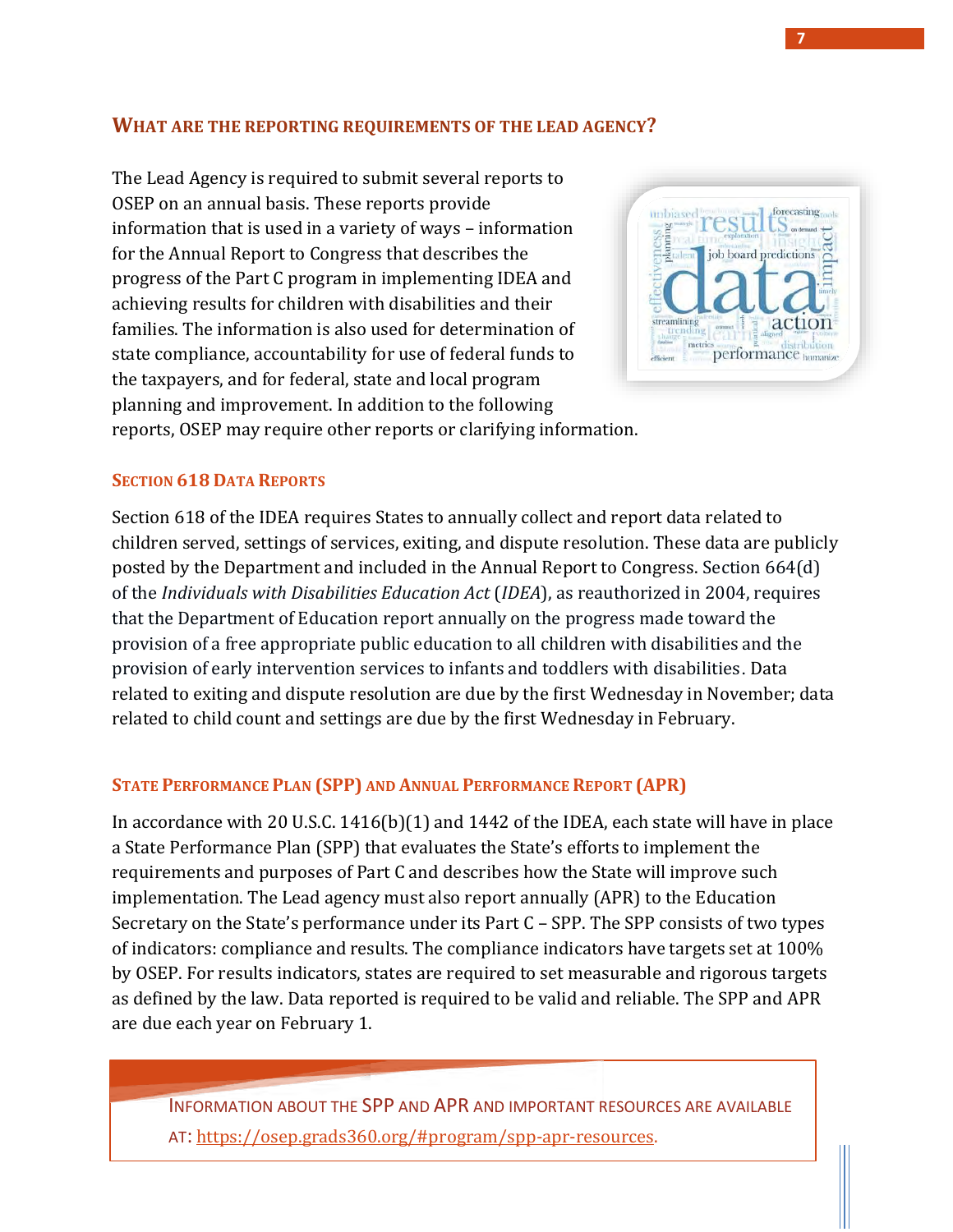#### **STATE APPLICATION**

Each year the State must submit an application to be approved by the Education Secretary in order to receive funds. The application is detailed by law in Section 637 State Application and Assurances. In general, the application describes the State's implementation of IDEA Part C. Modifications to the State's implementation of IDEA, such as change in policies, should be submitted to the Secretary in the annual application. The law outlines procedures for changes to policy such as the requirements for public review and comment. Application packets are usually available from Grads360 beginning in February of each year and are typically due in May.

<span id="page-8-0"></span>INFORMATION ABOUT THE STATE APPLICATION IS AVAILABLE AT: https://osep.grads360.org/#program/grants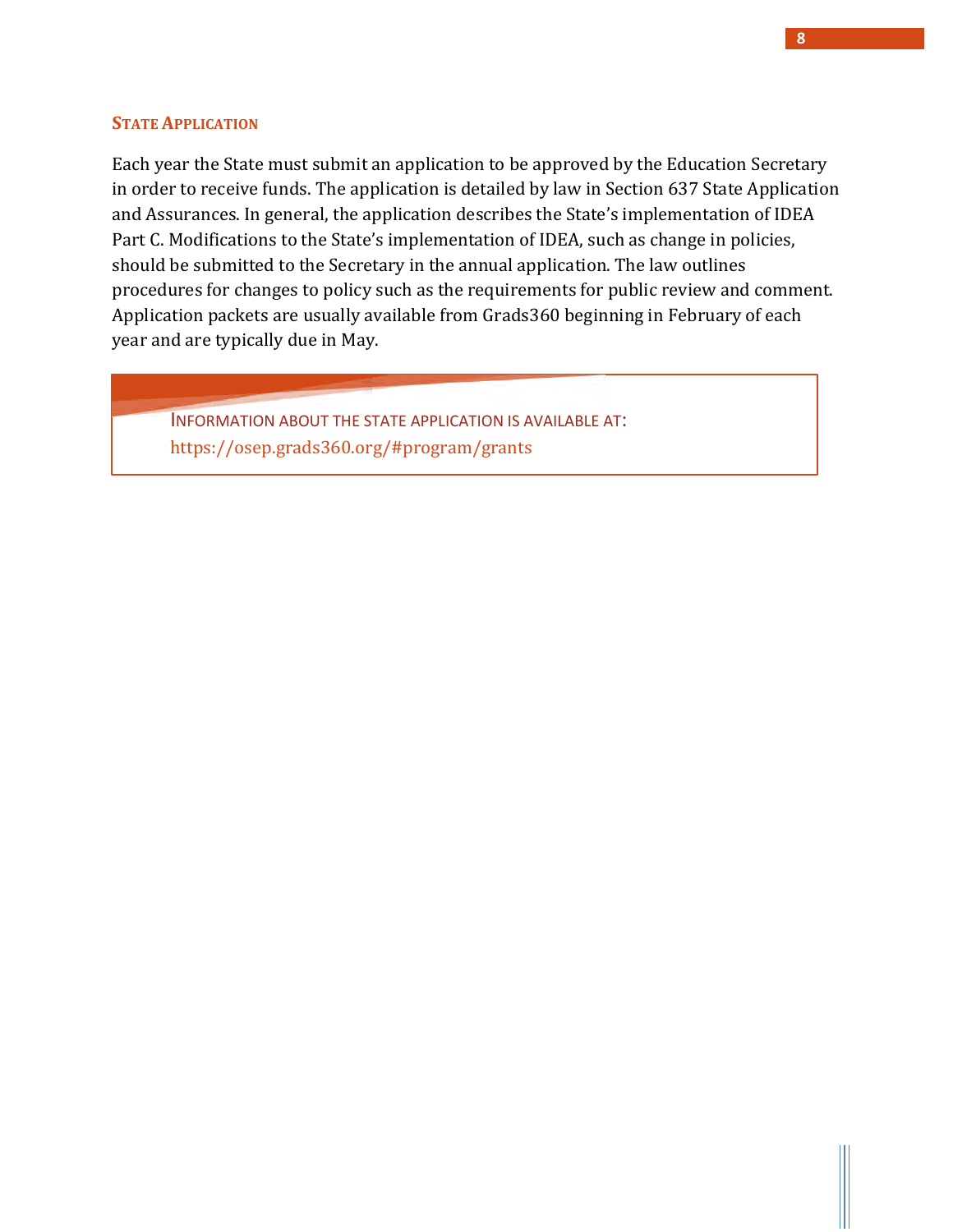## **WHAT ARE THE MINIMUM COMPONENTS OF THE PART C SYSTEM?**

Services for infants and toddlers with disabilities must be provided in the context of a statewide system of coordinated, comprehensive, multidisciplinary, interagency programs. There are 16 specific components (requirements) of this statewide system identified in the IDEA Statute at Section 635 and in the regulations at §§303.110 through 303.126. The annual application each State submits for funding must address how the state is implementing and assuring each of these minimum components.



The sixteen required components are:

**Rigorous definition of developmental delay**: (§303.10, §303.111) There are two required parts (developmental delay and/or a diagnosed physical or mental condition). In addition, states also have the option of serving infants and toddlers at-risk. The state has a great deal of latitude in defining developmental delay. States who receive federal funds for participation in Part C may only serve the children who meet the definition and are eligible for services and all eligible children must be identified and served.

**Child Find system**: (§§303.115, §303.301, §303.303) The child find system includes the Central Directory (access to information about services, resources and experts) and Public Awareness (preparation of materials to help referring agencies understand how to identify and refer). The law emphasizes the importance of finding and serving eligible children as early as possible.

**Evaluation & Assessment**: (§303.321) The evaluation must be timely, comprehensive and multidisciplinary and it must include a family directed identification of needs of each child's family to appropriately assist in the development of the child. In addition to identifying the child's developmental level of functioning, with the family's approval, a family assessment may be performed to determine their resources, priorities and concerns.

**Individualized Family Service Plan**: (§§303.20, §§303.340 through 343.345) The IFSP is the essential element in the establishment of eligibility and provision of services. This document is an agreement with the family and all providers that spell out the services/ supports, frequency, location and the individuals responsible for assisting with the child and family outcomes and goals and must be revised every 6 months or more frequently if conditions warrant or at the family request.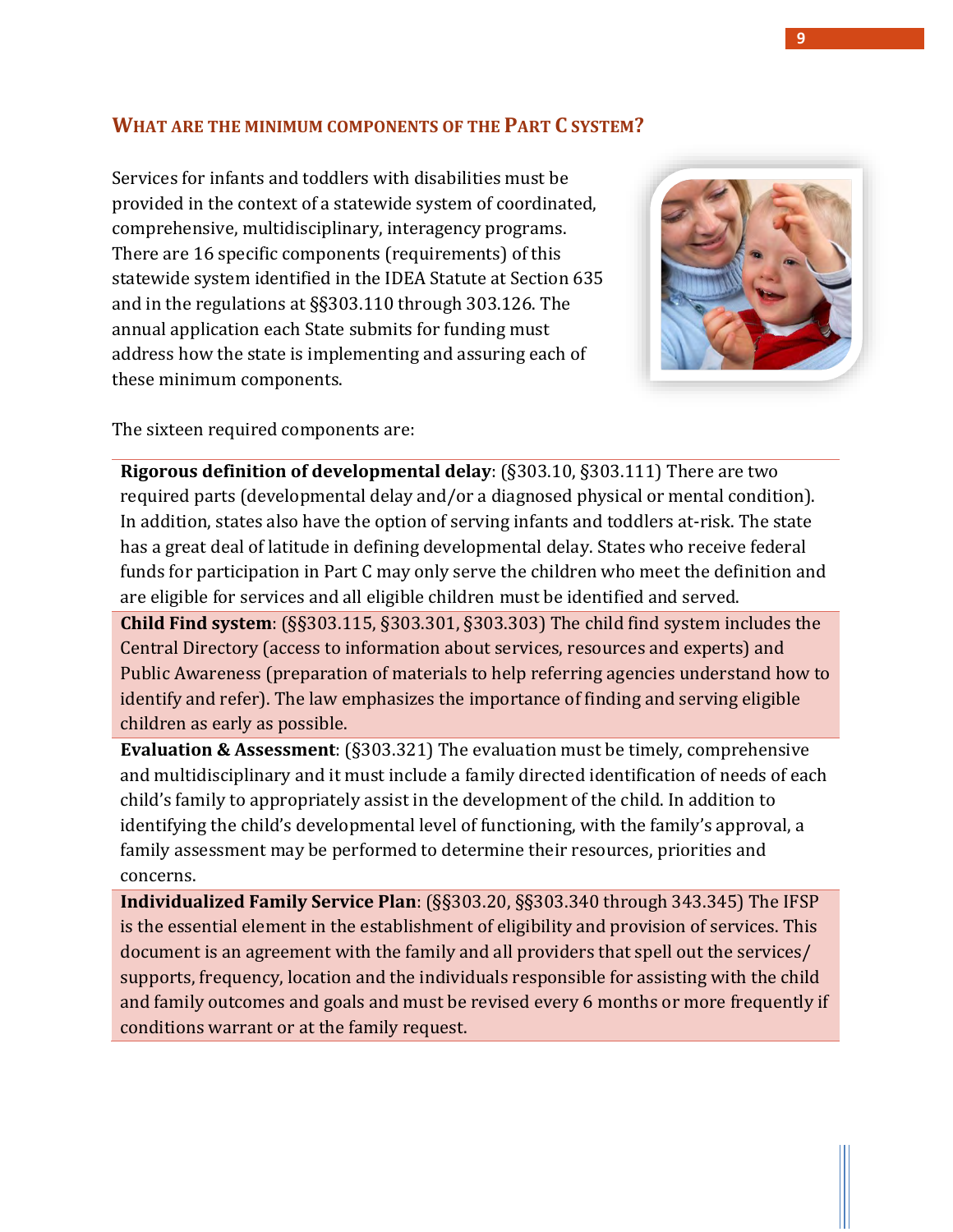**Availability of Early Intervention Services**: (§303.112) Each state must have a policy that ensures that appropriate early intervention services are based on scientifically based research (defined in §303.32) to the extent practicable to all infants and toddlers with disabilities and their families including Indian infants and toddlers residing on a reservation within the state and infants and toddlers with disabilities who are homeless.

**Natural Environments**: (§303.26, §303.344) Each state must have policies that ensure that early intervention services must be provided to the maximum extent appropriate in natural environments (defined in §303.26) and only in other settings when the services cannot be satisfactorily achieved.

**Reimbursement Procedures:** (§303.511) Each state must include procedures for securing the timely reimbursement of funds.

**Personnel System**: The system includes a Comprehensive System of Personnel Development (CSPD) (§303.118) which includes the training of paraprofessionals and the training of primary referral sources and Personnel Standards (§303.119). There must be an assurance that personnel providing early intervention services are qualified (defined in §303.31) and appropriately trained based on the establishment and maintenance of qualification standards to understand the child's unique needs and are capable of supporting the family.

**Procedural Safeguards**: (§§ 303.400 –303.449.) The lead agency has responsibilities for ensuring that, each child and family are afforded certain legal rights pertaining to confidentiality, prior notice and consent, due process and access to services. These rights must be recognized and adhered to by each participating agency that is involved in the provision of early intervention services.

**Supervision & Monitoring**: (§303.700) The state lead agency must monitor programs, make determinations annually, report performance publicly, enforce any obligations of Part C, provide technical assistance and correct noncompliance.

**State Complaint Procedures**: (§§ 303.430 through §303.433) Establish written procedures to resolve complaints, widely disseminate the procedures to parents and other interested individuals and establish remedies for denial of appropriate services.

**State Interagency Coordinating Council**: (§303.125, §§303.600-605) Each state must have a State Interagency Coordinating Council that meets the requirements of Subpart G.

**Interagency Agreements**: (§303.120(f)) The state must have formal interagency agreements or other written methods with participants in the early intervention system that, at a minimum, establishes financial responsibilities consistent with §303.511 and has procedures for resolving disputes and for meaningful cooperation and coordination related to the use of funds and payor of last resort. Additional components may be added.

**Policy for Contracting or Otherwise Providing Services**: (§303.121) Each system must include a policy pertaining to the contracting or making arrangements to provide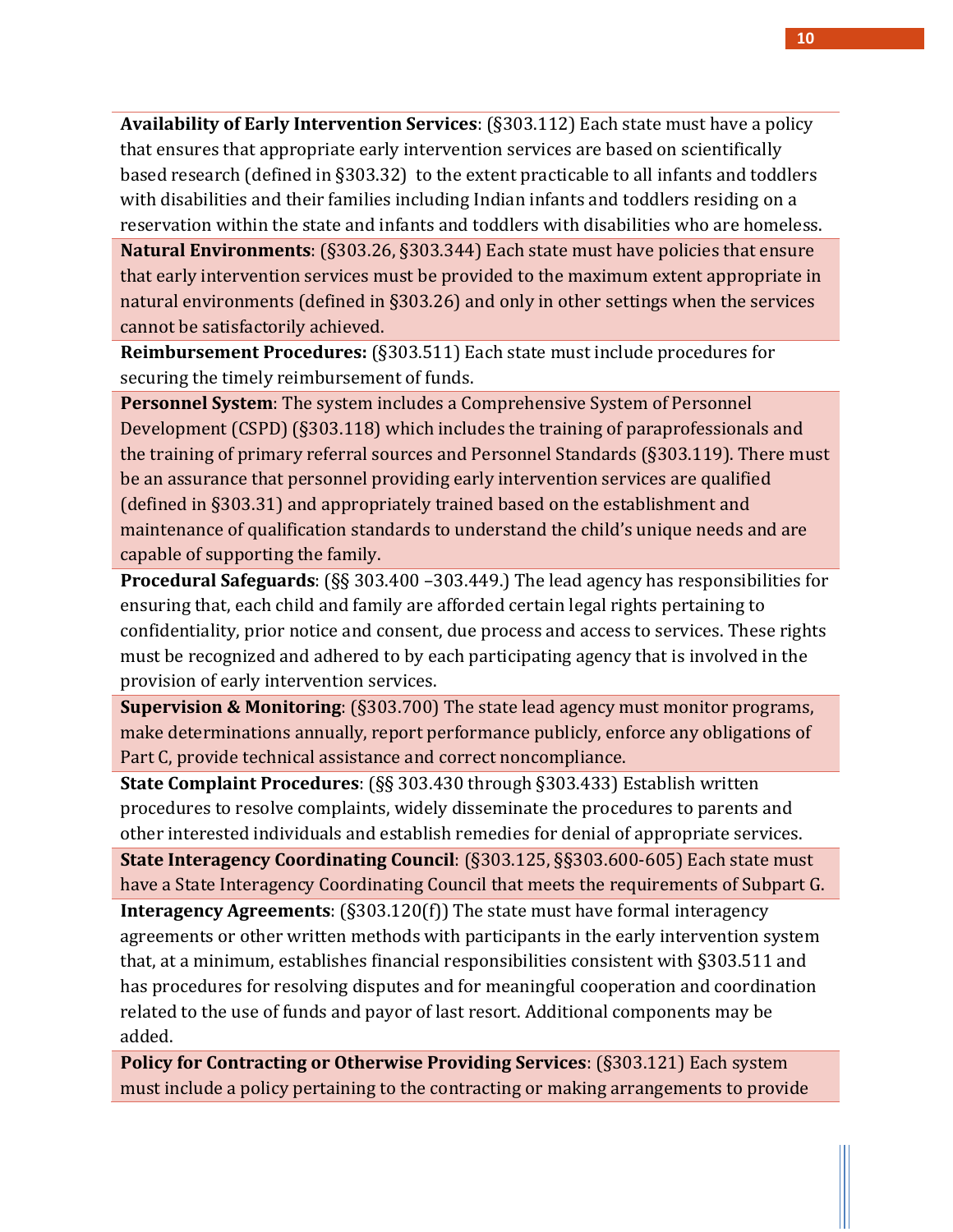early intervention services in the State that includes a requirement that all early intervention services must meet state standards and must be consistent with the Education Department General Administration Regulations (EDGAR) found in 34 CFR part 80.

**Data Collection**: (§303.701(c)) Each State must collect valid and reliable information related to their established state performance plan and report the data to the Secretary of Education annually.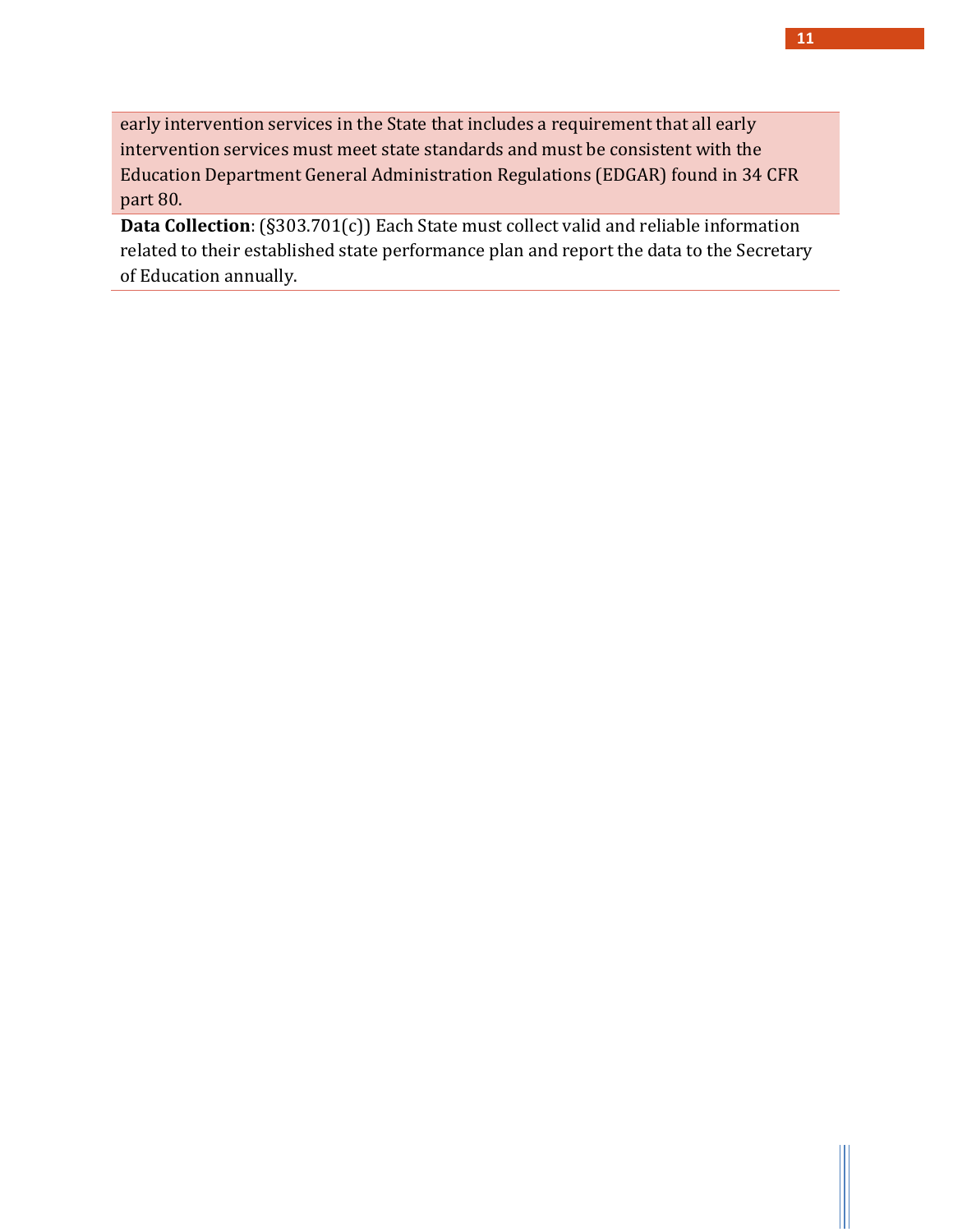# <span id="page-12-0"></span>**WHAT ARE PART C SERVICES, WHERE ARE THEY PROVIDED, AND WHO CAN PROVIDE THEM?**

The term early intervention services, defined in 34 CFR §303.13, means developmental services that are:

- Provided under public supervision;
- Selected in collaboration with the parents;
- Provided at no cost except where Federal or State law provides for a system of payments by families, including a schedule of sliding fees;
- 
- Designed to meet the developmental needs of an infant or toddler with a disability, as
	- identified by the Individualized Family Service Plan (IFSP) team in one or more of the following areas: physical development, communication development, social or emotional development or adaptive development;
- In alignment with the standards of the state;
- Provided by qualified personnel;
- Provided in natural environments to the maximum extent appropriate; and
- In conformity with the child's IFSP.

#### **TYPES OF SERVICES**

There are specified early intervention services that the state system must make available. The types of early intervention services include but are not limited to: assistive technology; audiology services; family training; counseling and home visits; health services; medical services; nursing services; nutrition services; occupational therapy; physical therapy; screening, evaluation and assessment; psychological services; service coordination; social work; special instruction; speech‐language pathology; transportation; and vision services. The specific services an eligible child and family receive are based upon the identified needs and are determined by the IFSP team which includes the family. A description of what these services entail is found at  $\S 303.13(b)$  in the regulations. In addition to these services, the state may provide additional services (for example respite care), if the services meet the criteria listed in §303.13(a).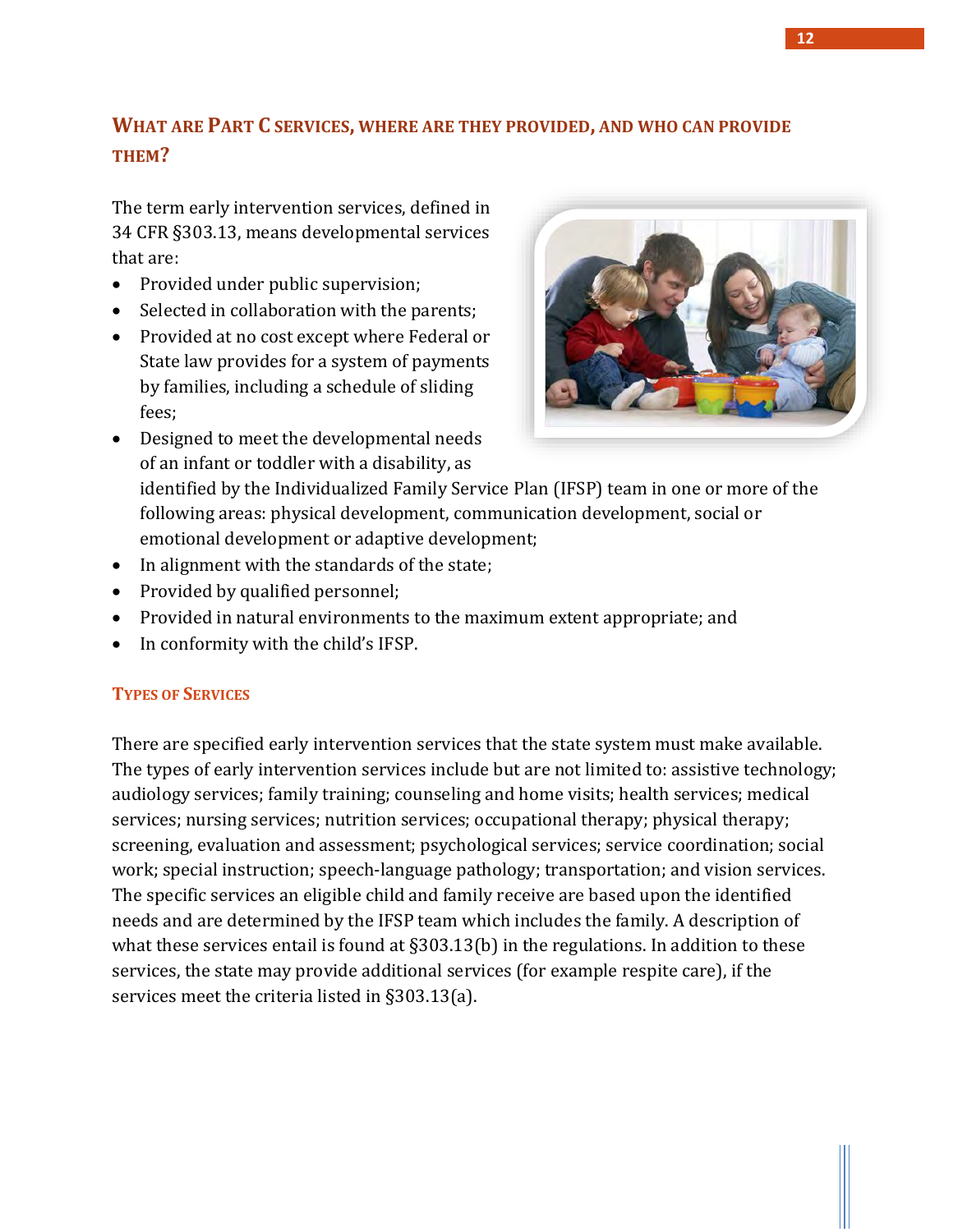#### **NATURAL ENVIRONMENTS**

Early intervention services must be provided, to the maximum extent appropriate, in natural environments. This means settings (locations) that are natural or typical for a same‐aged infant or toddler without a disability and may include the home and/or other community settings. If the IFSP team determines that the child's services can NOT be appropriately provided in a natural environment, the IFSP must include a justification statement consistent with  $\S 303.344(d)(1)(ii)(B)$ .

#### **QUALIFIED PERSONNEL**

The state must assure that all personnel who provide any of the early intervention services are "qualified". Qualifications are set by state policy either through acceptance of professional licensing or certifications (PT, teacher, etc.) or, for positions without existing standards (e.g. service coordinator, special instruction provider), by establishing new qualifications. In addition to providing services directly to children and their families, when appropriate, other roles of all service providers are listed in the regulations and include such things as consulting with parents and other service providers, training parents and others in the provision of services, participating in the multidisciplinary team assessment and in developing goals and outcomes for the IFSP.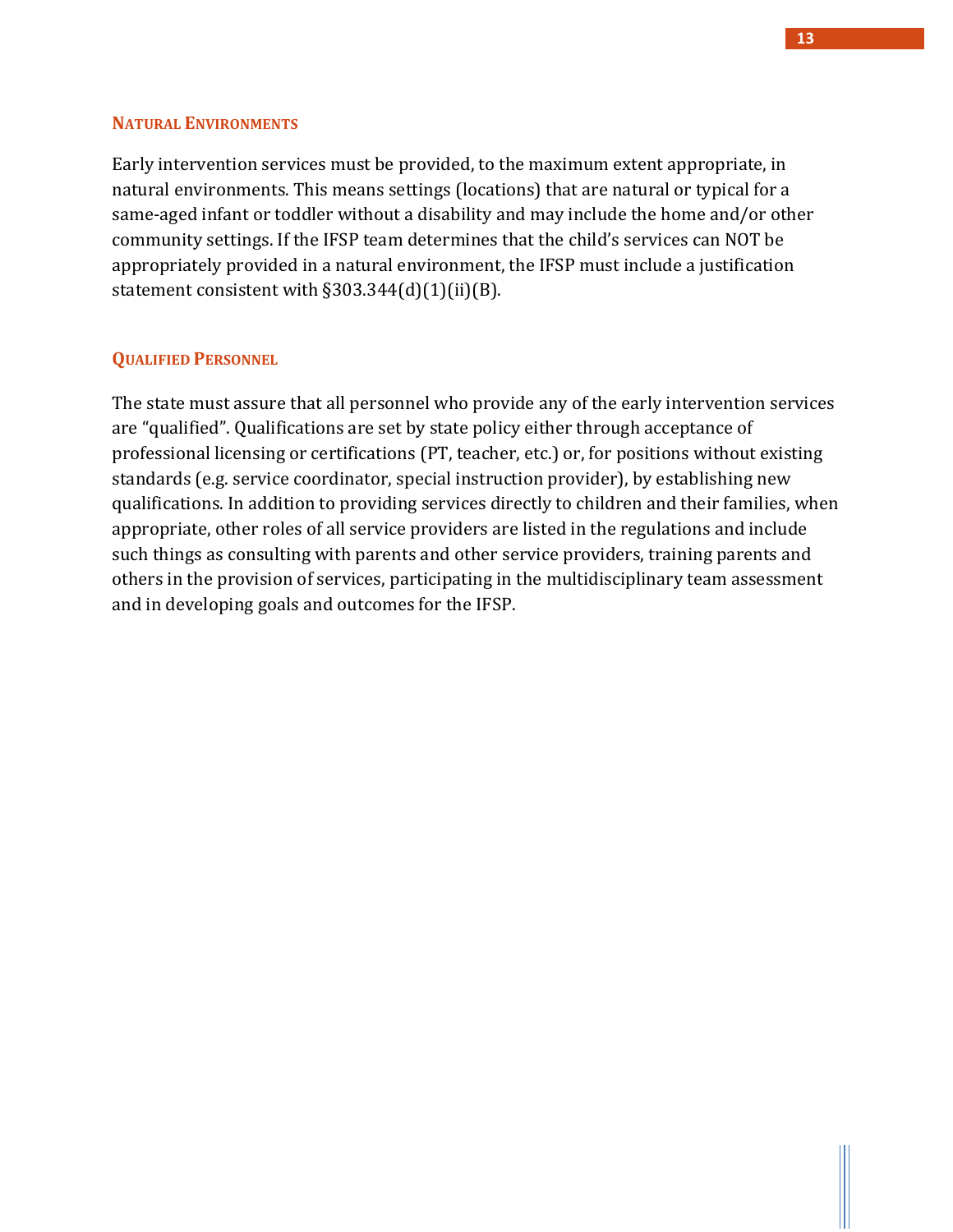# <span id="page-14-0"></span>**WHAT ARE THE FISCAL OBLIGATIONS FOR THE PART C LEAD AGENCY?**

The Secretary of Education awards financial grants to States to assist each state to maintain and implement a statewide comprehensive, coordinated, multidisciplinary, interagency system to provide early intervention services for infants and toddlers with disabilities and their families. The funds may be used for direct services that are not otherwise provided from other public or private sources, to expand or improve on services that are otherwise available, to strengthen the statewide system, initiating, expanding or improving collaborative efforts related to at‐risk infants and



toddlers including establishing linkages for the purpose of identifying and evaluating at‐ risk infants and toddlers; making referrals and conducting periodic follow‐up on each referral to determine the status of the infant and toddler.

States are required to assure the following in their annual Part C Grant Application as it relates to the fiscal management requirements:

- The control of funds provided and title to property acquired with Federal Part C funds will be in a public agency for the uses and purposes provided (Authority: 20 U.S.C. 1437(b)(3), 34 CFR §303.225)
- Prohibition against comingling (depositing or recording funds in a general account without the ability to identify each specific source of funds for any expenditure) Federal funds with State funds (Authority: 20 U.S.C. 1437(b)(5)(A), 34 CFR §303.225)
- Prohibition against supplanting (replacing state, local, or agency funds with federal funds). Federal funds made available for the purpose of supplementing the level of State and local funds expended for eligible children and families; the total amount of State and local funds budgeted for expenditures in the fiscal year must be at least equal to the total amount of State and local funds in the year preceding for which information is available (Authority: 20 U.S.C. 1437(b)(5)(B), 34 CFR §303.225.) This is often referred to as maintenance of effort.
- Fiscal control and fund accounting procedures will be adopted as may be necessary to assure proper disbursement of Federal funds paid (Authority: 20 U.S.C. 1437(b)(6), 303.226.)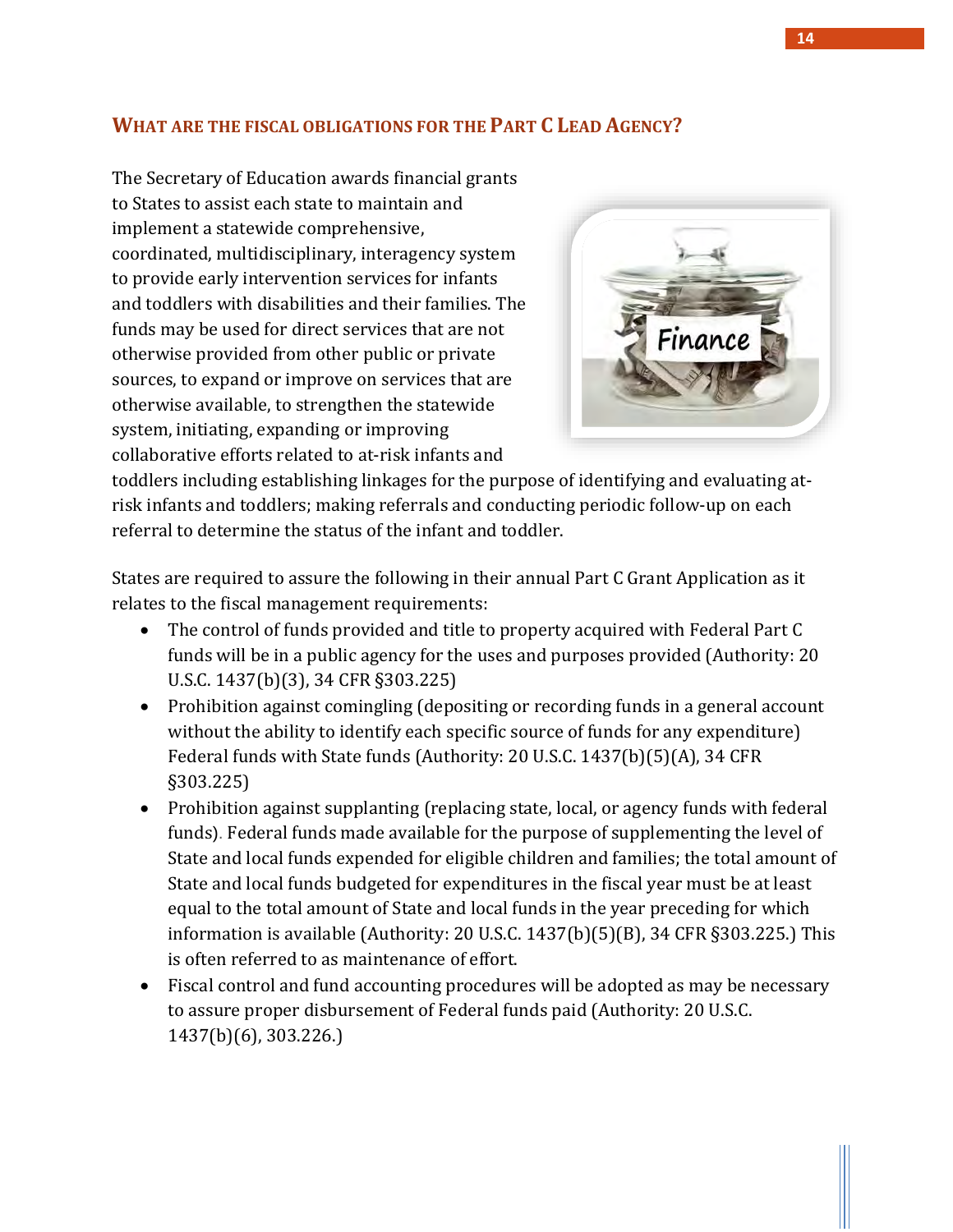- Payor of last resort must be assured as it relates to non‐substitution of funds and non‐reduction of other benefits (Authority: 20 U.S.C. 1437(b)(2), 34 CFR §303.510  $(a)(c))$
- Assure that funds are obligated and liquidated in a timely manner in accordance with the Federal funding cycle.

Specific early intervention services must be provided to the family at public expense, including child find, evaluation and assessment, service coordination, administrative and coordinative activities related to development, review and evaluation of IFSPs and implementation of the procedural safeguards. For all other required Part C services, Federal law allows a system of payments by families, including the use of private insurance and a schedule of sliding fees. States must have a description of the system of payments on file if using one or more of the following methods of payment for required EI services: sliding‐fee scale; family fee; public or private insurance; any other method that requires parents to utilize their benefits or resources.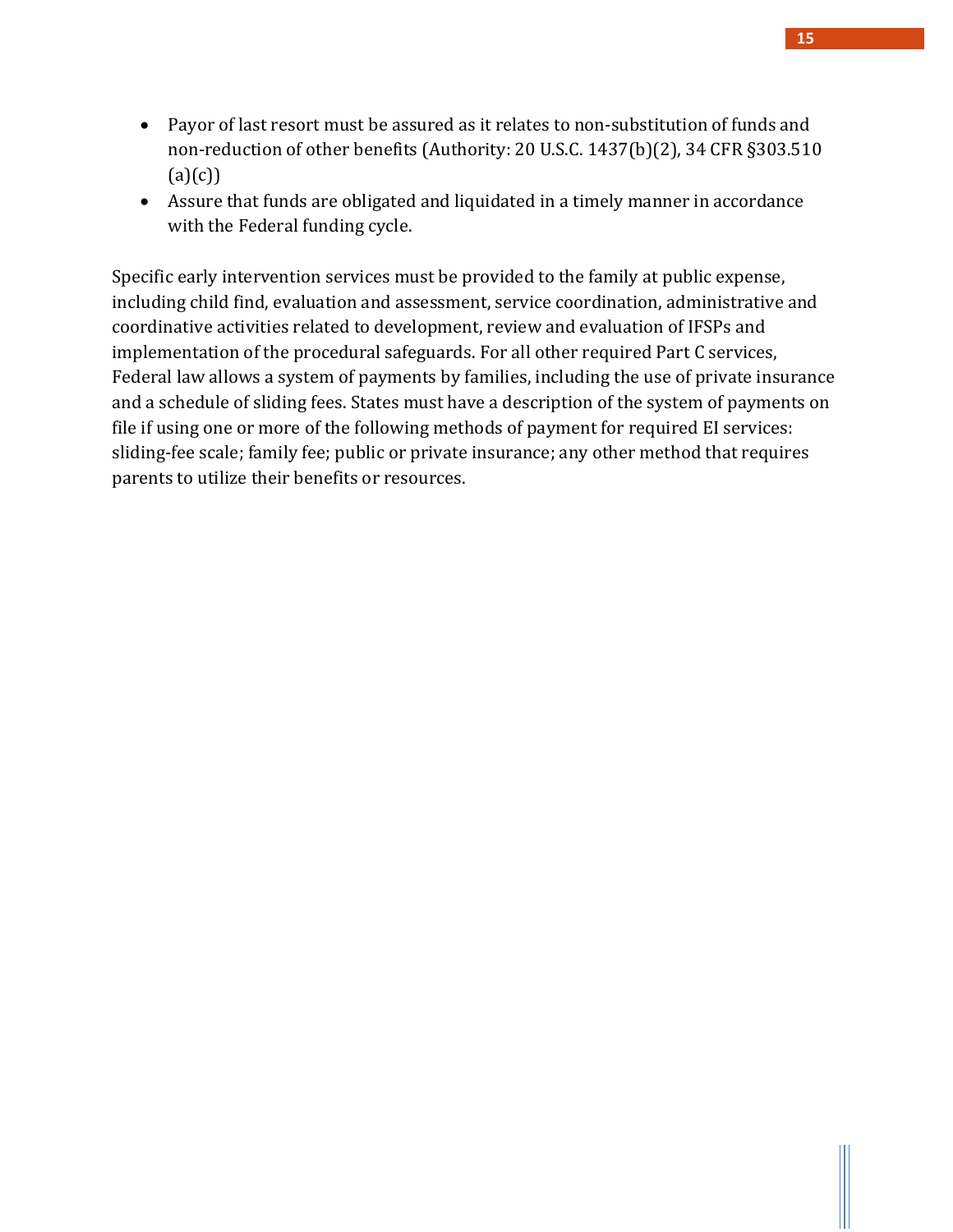#### <span id="page-16-0"></span>**WHO CAN HELP THE PART C LEAD AGENCY?**

There are many organizations that are available to support states as they work on behalf of the eligible infants and toddlers and their families in the State. The organizations listed below work primarily with the lead agency staff. They provide a personal contact, websites, information, and technical assistance opportunities such as meetings, conference calls, and specially designed one‐on‐one assistance. While the



specific focus and functions may be different in each organization, they are each an important source of help and assistance. There is a strong effort to coordinate these resources, so every State receives the support it needs without duplication and confusion.

#### **THE OFFICE OF SPECIAL EDUCATION PROGRAMS (OSEP)**

<https://www2.ed.gov/about/offices/list/osers/osep/index.html>

The Office of Special Education Programs (OSEP) is dedicated to improving results for infants, toddlers, children and youth with disabilities ages birth through 21 by providing leadership and financial support to assist states and local districts. The *Individuals with Disabilities Education Act* (*IDEA*) authorizes formula grants to states, and discretionary grants to institutions of higher education and other non‐profit organizations to support research, demonstrations, technical assistance and dissemination, technology and personnel development and parent‐training and information centers. Each state has an individual assigned by OSEP who serves primary point of contact. In addition to the primary contact, there are other OSEP personnel who have expertise in various areas who serve as a team assigned to support the state in implementing the statue and regulations for the Part C program.

OSEP CONTACT INFORMATION FOR EACH STATE IS AVAILABLE AT: <https://www2.ed.gov/policy/speced/guid/idea/monitor/state-contact-list.htm>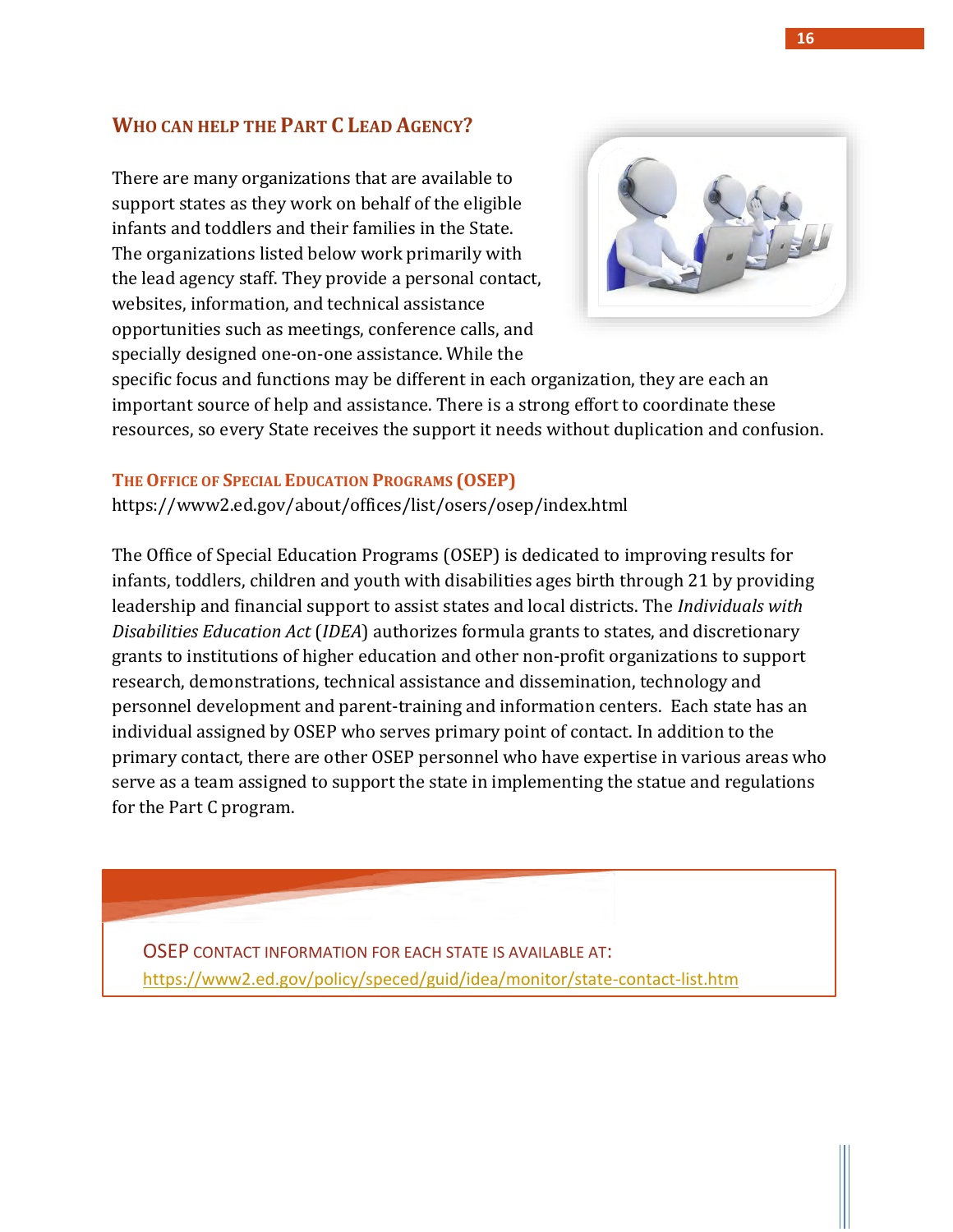## **THE IDEA INFANT AND TODDLER COORDINATORS ASSOCIATION (ITCA)** [http://www.ideainfanttoddler.org](AT%20A%20GLANCE%20An%20Introduction%20to%20Part%20C.docx)

ITCA is a membership organization that was established to promote mutual assistance, cooperation, and exchange of information and ideas in the administration of Part C and provide support to Part C coordinators in the 56 states and jurisdictions. To this end, the Association is committed to:

- Identify and represent the interests of state early intervention programs at the national level;
- Develop and recommend models, standards, policies and programs that promote quality services; and
- Strengthen current leadership and foster new leadership at the local, state/territory and national level.

The ITCA facilitates the New Coordinator Orientation and provides mentors for new Part C coordinators upon request. The ITCA also conducts surveys, topical calls for members and has several active task forces.

## **OSEP FUNDED EARLY CHILDHOOD TECHNICAL ASSISTANCE CENTERS**

# • **The Center for IDEA Early Childhood Data Systems (DaSy)** [http://dasycenter.org](http://dasycenter.org/)

DaSy provides technical assistance (TA) and resources to state agencies to assist with the development or enhancement of data systems for Part C early intervention and Part B/619 preschool special education programs. The DaSy Center collaborates with other projects to leverage what is known and generate new ideas and products to help state agencies create and expand early childhood cross-agency and longitudinal data systems that include the Part C and Part B/619 preschool data states need to collect, analyze, and report high-quality data as required under IDEA.

# • **The Early Childhood Personnel Center (ECPC)** [https://ecpcta.org](https://ecpcta.org/)

The purpose of the Early Childhood Personnel TA Center is to facilitate the implementation of integrated and comprehensive early childhood systems of personnel development (CSPD) for all disciplines serving infants and young children with disabilities. The ECPC will also increase the knowledge, skills and competencies of State IDEA Part C and 619 administrators and early childhood Institutes of Higher Education (IHE) faculty, doctoral students, other professional development staff and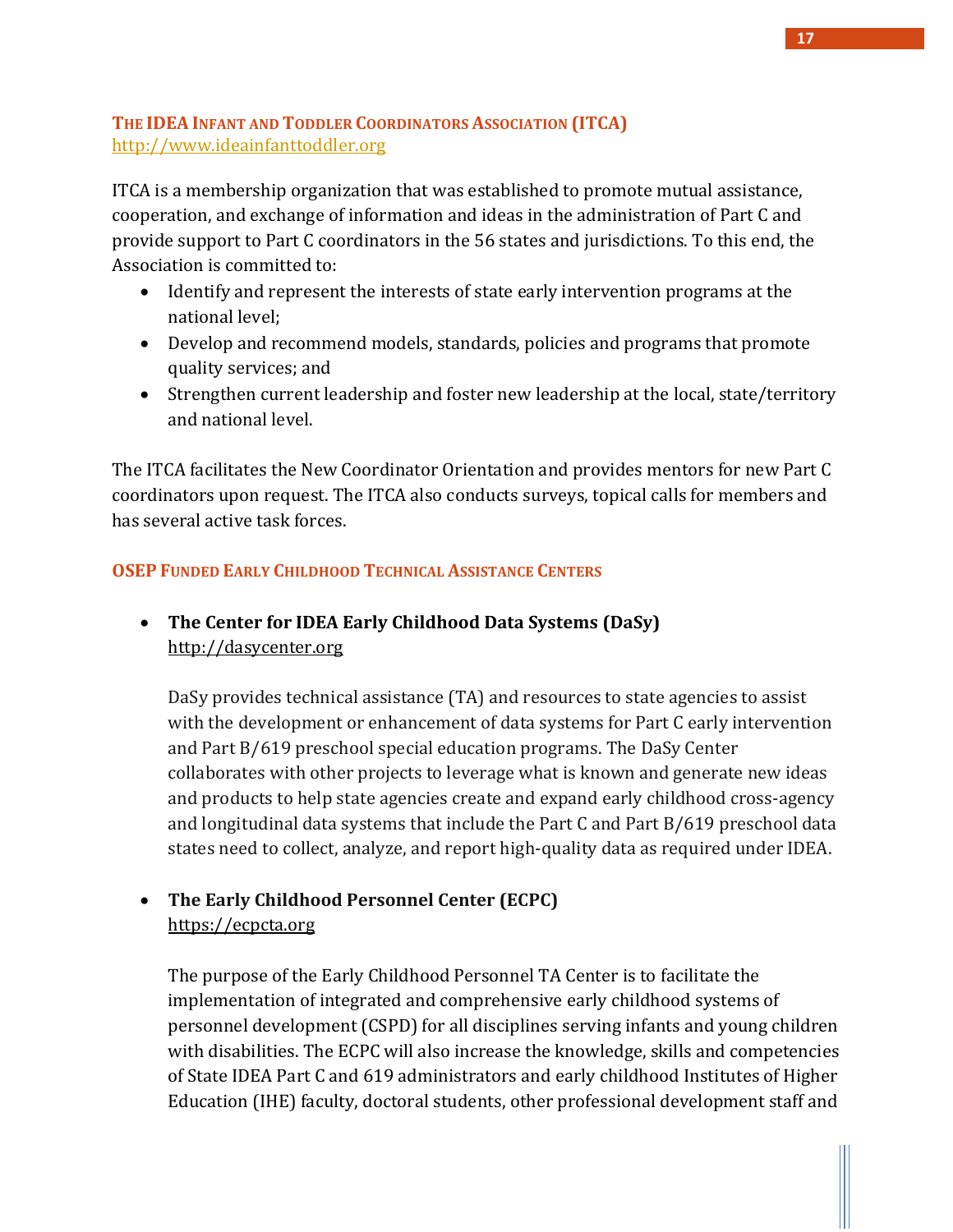families to improve outcomes for young children with disabilities and their families through a continuum of technical assistance.

# • **The Early Childhood Technical Assistance Center (ECTA**) [http://ectacenter.org](http://ectacenter.org/)

The purpose of ECTA Center is to increase the capacity of State Early Intervention and Preschool Special Education Coordinators and Programs so that states implement high-quality systems and deliver high-quality services to young children with disabilities and their families. The TA Center will assist state leaders in building more effective and sustainable state systems that provide high-quality services and inclusive learning opportunities that improve outcomes for young children with disabilities and their families.

# • **IDEA Data Center (IDC)**

#### [https://ideadata.org](https://ideadata.org/)

The IDEA Data Center is funded to provide technical assistance to build capacity within states for collecting, reporting, analyzing and using high quality IDEA data.

# • **The National Center for Pyramid Model Innovations (NCPMI)**  <http://challengingbehavior.fmhi.usf.edu/>

NCPMI is funded by the Office of Special Education Programs to improve and support the capacity of state systems and local programs to implement an early childhood multi-tiered system of support to improve the social, emotional, and behavioral outcomes of young children with, and at risk for, developmental disabilities or delays.

## • **National Center for Systemic Improvement (NCSI)**

https://www.wested.org/project/national-center-for-systemic-improvement/

NCSI helps states transform their systems to improve outcomes for infants, toddlers, children and youth with disabilities. NCSI provides states with technical assistance to support their school districts and local early intervention service programs in improving education results and functional outcomes for children with disabilities. NCSI plays a major role in helping states achieve a national vision of Results-Driven Accountability for special education and early intervention programs.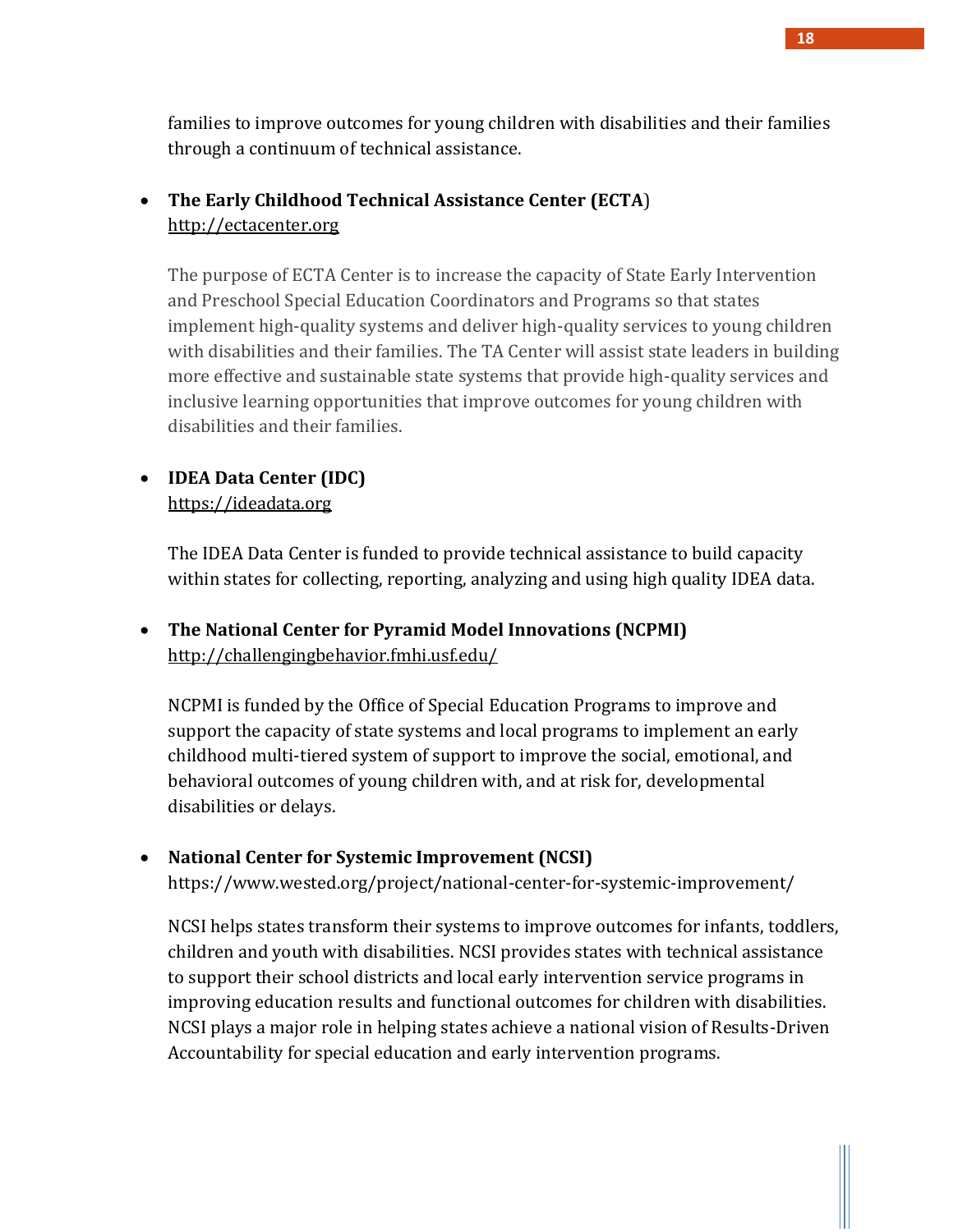# <span id="page-19-0"></span>**HOW IS PART C IMPLEMENTED IN YOUR STATE?**

The intent of IDEA as originally crafted by Congress was to establish an interagency, coordinated system of resources, supports, and services to develop and maintain a coordinated infrastructure. Given the unique nature of Part C, each state lead agency is charged to facilitate the coordination of necessary services to children and families. Toward that end, there are a variety of approaches that state lead



agencies have taken to ensure that the Congressional intent is supported.

Much of the administration and enforcement of compliance with federal statute and regulation is outlined in state statute, code, or regulation and guidance is provided in policies, procedures and/or provider manuals. Federal regulation allows for enforcement in "other appropriate written materials" such as inter‐ and intra‐ agency agreements and gives states latitude in deciding at what level of enforcement and monitoring is consistent with each state's processes for ensuring compliance with federal requirements.

#### **STATE INTERAGENCY COORDINATING COUNCIL**

Each state is required to have an interagency coordinating council as described in §§303.600‐303.605(Subpart G) of the regulations. The Council is appointed by the governor and membership requirements (composition) of the council, meeting requirements and management authority are spelled out in §303.601. The major purpose of the council is to advise and assist the lead agency in the effective implementation of the statewide system. Specific functions are listed in the regulations at §303.604 and include such tasks as:

- Advising and assisting the lead agency in the development and implementation of policies;
- Assisting the lead agency in achieving full participation, coordination and cooperation of all appropriate public agencies;
- Seeking information from service providers, parents and others about federal, state or local policies that impeded timely service delivery;
- Identification of fiscal and other supports for services and assignment of fiscal responsibilities to appropriate agencies;
- Promotion of Interagency agreements;
- Advising the State education agency regarding transition for children at age three; and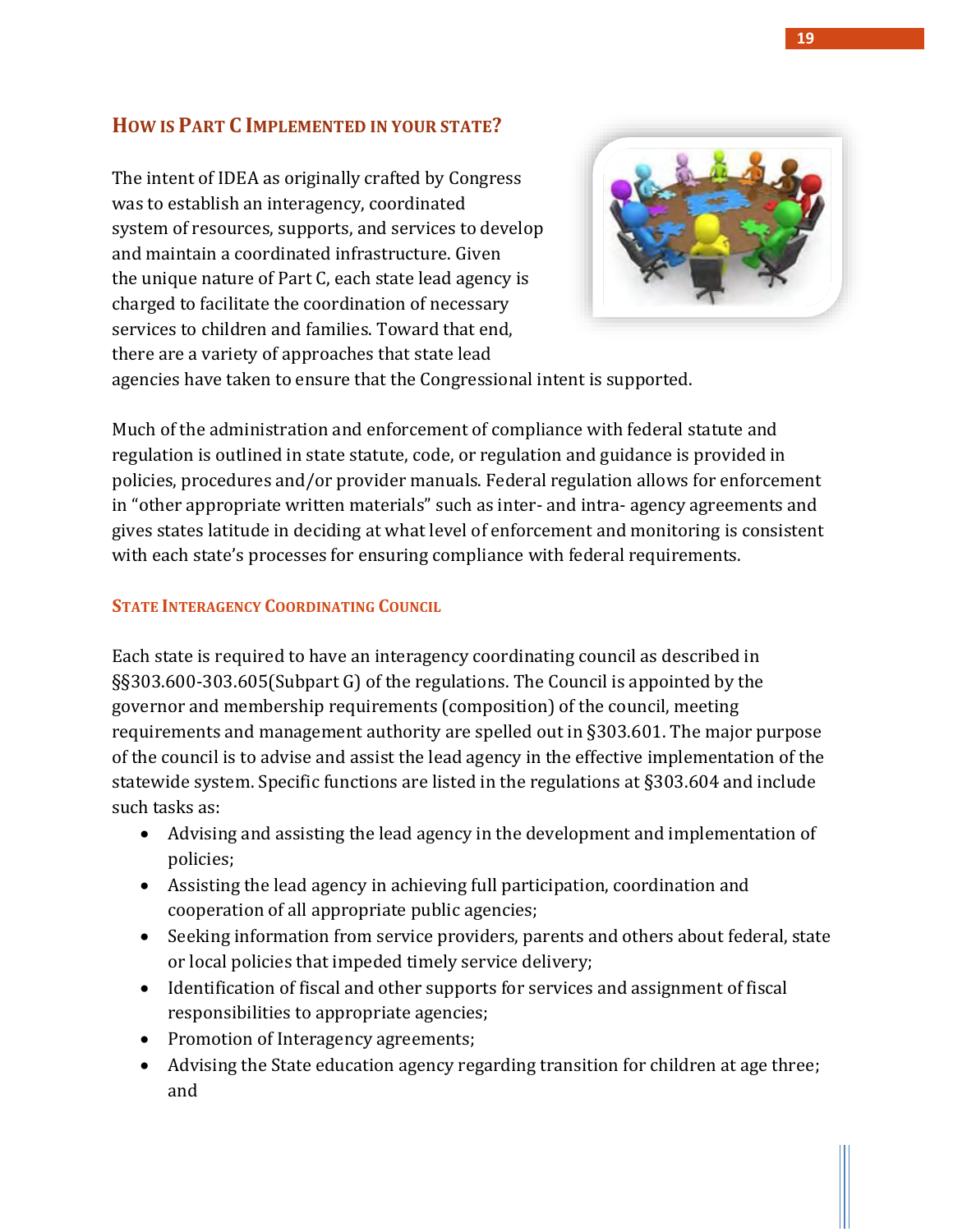• Assisting in the preparation of required reports to the Secretary of Education and State Governor.

#### STATE LEVEL COMMITTEES, WORKGROUPS, TASK FORCES FOR EARLY CARE, DEVELOPMENT AND **EDUCATION**

Because of the interagency nature of Part C, lead agency staff are often asked to participate in many state level collaborative activities designed to enhance the statewide system of services for all young children and families. The participation of staff in these collaborative efforts is extremely important. Specifically noted in the §303.605 is collaboration with the State Advisory Council on Early Education and Care, Race to the Top and state wide Maternal Infant Early Childhood Home Visiting (MIECHV) programs.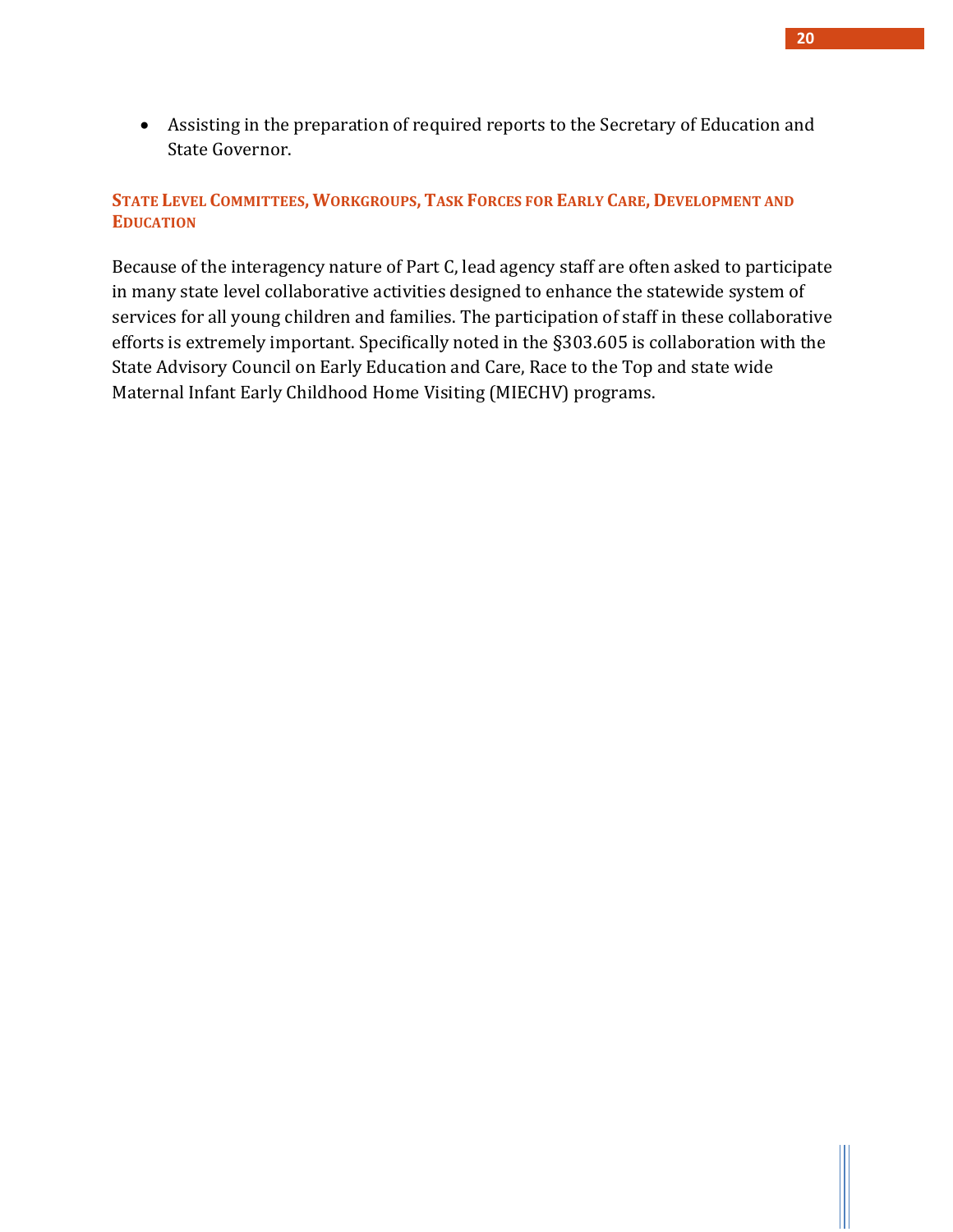#### <span id="page-21-0"></span>**WHAT ARE ACRONYMS FREQUENTLY USED BY PART C?**

The intent of IDEA, as originally crafted by Congress, was to establish an interagency, coordinated system of resources, supports, and services to meet the identified needs of infants and toddlers with special needs. Because of the interagency nature, there are many terms that are unique to the different participating agencies and programs. The following are acronyms that are frequently utilized by Part C.



#### ACRONYM LISTING

- 616 IDEA Part C Section 616 Monitoring, Technical Assistance, and Enforcement
- 618 IDEA Part C Section 618 Program Information
- 619 IDEA Part B Section 619 Special Education Preschool Grants
- AAP American Academy of Pediatrics
- ABA Applied Behavioral Analysis
- ACF Administration for Children and Families (HHS)
- ADA Americans with Disabilities Act
- AMCHP Association of Maternal and Child Health Programs
- APR Annual Performance Report
- ASD Autism Spectrum Disorders
- ASL American Sign Language
- AT Assistive Technology
- AU Administrative Unit
- AUCD Association of University Centers on Disabilities
- AUSID Administrative Unit Student ID
- BIE Bureau of Indian Education (U.S)
- BOCES Board of Cooperative Educational Services
- BOCS Board of Cooperative Services
- CADRE Consortium for Appropriate Dispute Resolution in Special Education
- CAP Corrective Action Plan
- CAPTA Child Abuse Prevention & Treatment Act
- CART Computer Access Realtime Translation
- CC Closed Captioning
- CCAP Child Care Assistance Program
- CDC Center for Disease Control and Prevention
- CEC Council for Exceptional Children
- CFR Code of Federal Regulations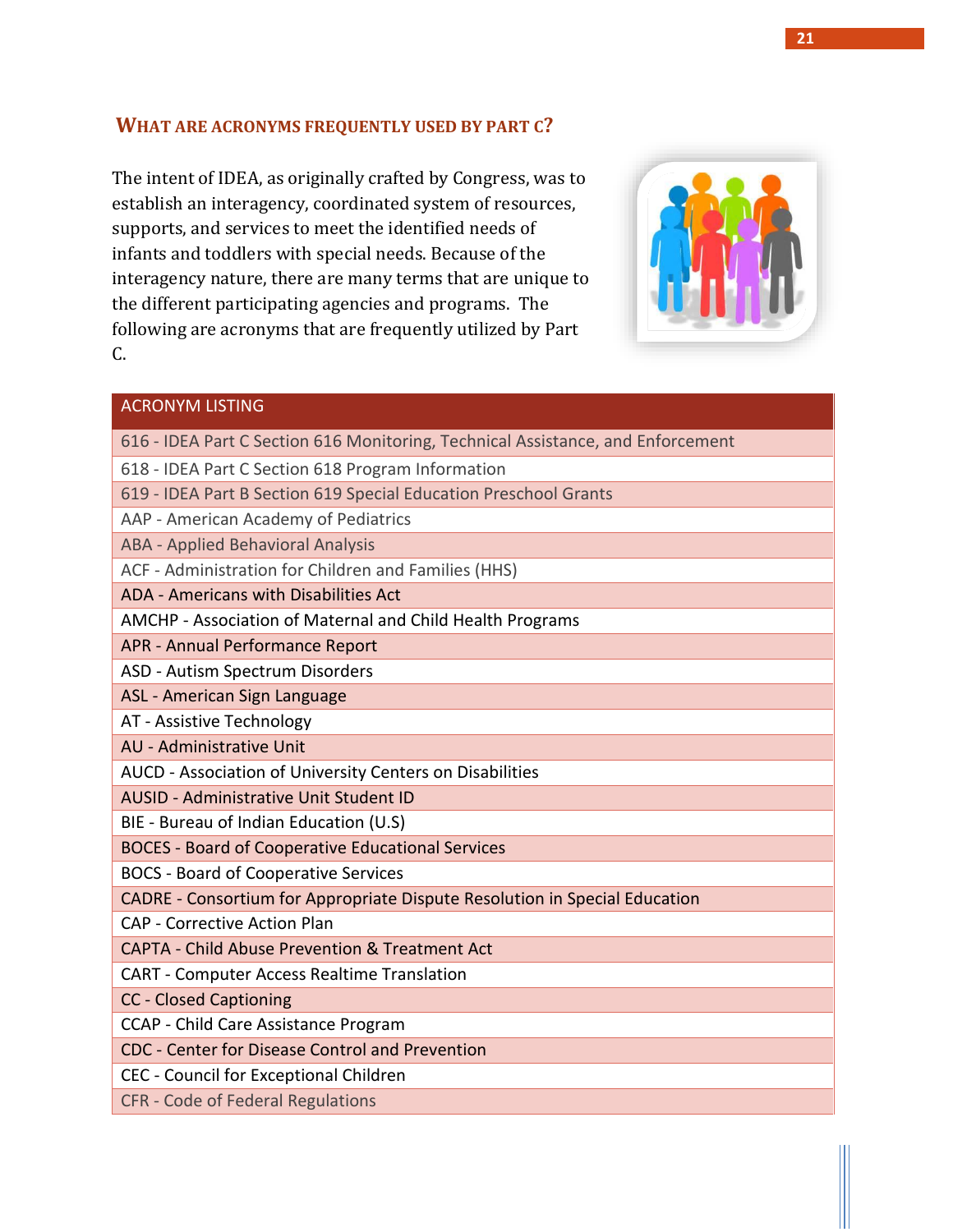| <b>ACRONYM LISTING</b>                                                      |
|-----------------------------------------------------------------------------|
|                                                                             |
| CHIP - Children's Health Insurance Program                                  |
| CHP+- Child Health Plan Plus                                                |
| CIFR - Center for IDEA Fiscal Reporting                                     |
| CMS - Centers for Medicare and Medicaid Services (HHS)                      |
| <b>COP - Communities of Practice</b>                                        |
| <b>COS-Child Outcomes Summary</b>                                           |
| <b>CPIR - Center for Parent Information and Resources</b>                   |
| <b>CPRC - Community Parent Resource Center</b>                              |
| <b>CSHCN - Children with Special Health Care Needs</b>                      |
| CSEFEL - Center on the Social and Emotional Foundation for Early Learning   |
| CSLC - Cross-State Learning Collaborative                                   |
| CSPD - Comprehensive System of Personnel Development                        |
| DAP - Developmentally Appropriate Practice                                  |
| DaSy - The Center for IDEA Early Childhood Data Systems                     |
| DD - Developmental Disabilities                                             |
| DEC - Division of Early Childhood                                           |
| DLL - Dual Language Learner                                                 |
| <b>DS</b> - Developmental Specialist                                        |
| <b>EBP - Evidenced-Based Practice</b>                                       |
| <b>ECE - Early Childhood Education</b>                                      |
| <b>ECCE - Early Childhood Care and Education</b>                            |
| <b>ECEA - Exceptional Children's Educational Act</b>                        |
| ECIDS - Early Childhood Integrated Data System                              |
| <b>ECPC - Early Childhood Personnel Center</b>                              |
| <b>ECSE - Early Childhood Special Education</b>                             |
| ECTA - The Early Childhood Technical Assistance Center                      |
| ED - United States Department of Education                                  |
| EDFacts - Data initiative of the U.S. Department of Education (ED)          |
| <b>EDGAR - Education Department General Administrative Regulations</b>      |
| EEPCD - Early Education Program for Children with Disabilities              |
| EHDI - Early Hearing Detection and Intervention Program                     |
| <b>EHS - Early Head Start</b>                                               |
| EI - Early Intervention                                                     |
| <b>ELDG</b> - Early Learning and Development Guidelines                     |
| <b>EMAPS - EDFacts Metadata and Process System</b>                          |
| EPSDT - Early and Periodic Screening, Diagnosis and Treatment               |
| <b>ERIC - Education Resources Information Center</b>                        |
| ESEA (NCLB) - Elementary and Secondary Education Act (No Child Left Behind) |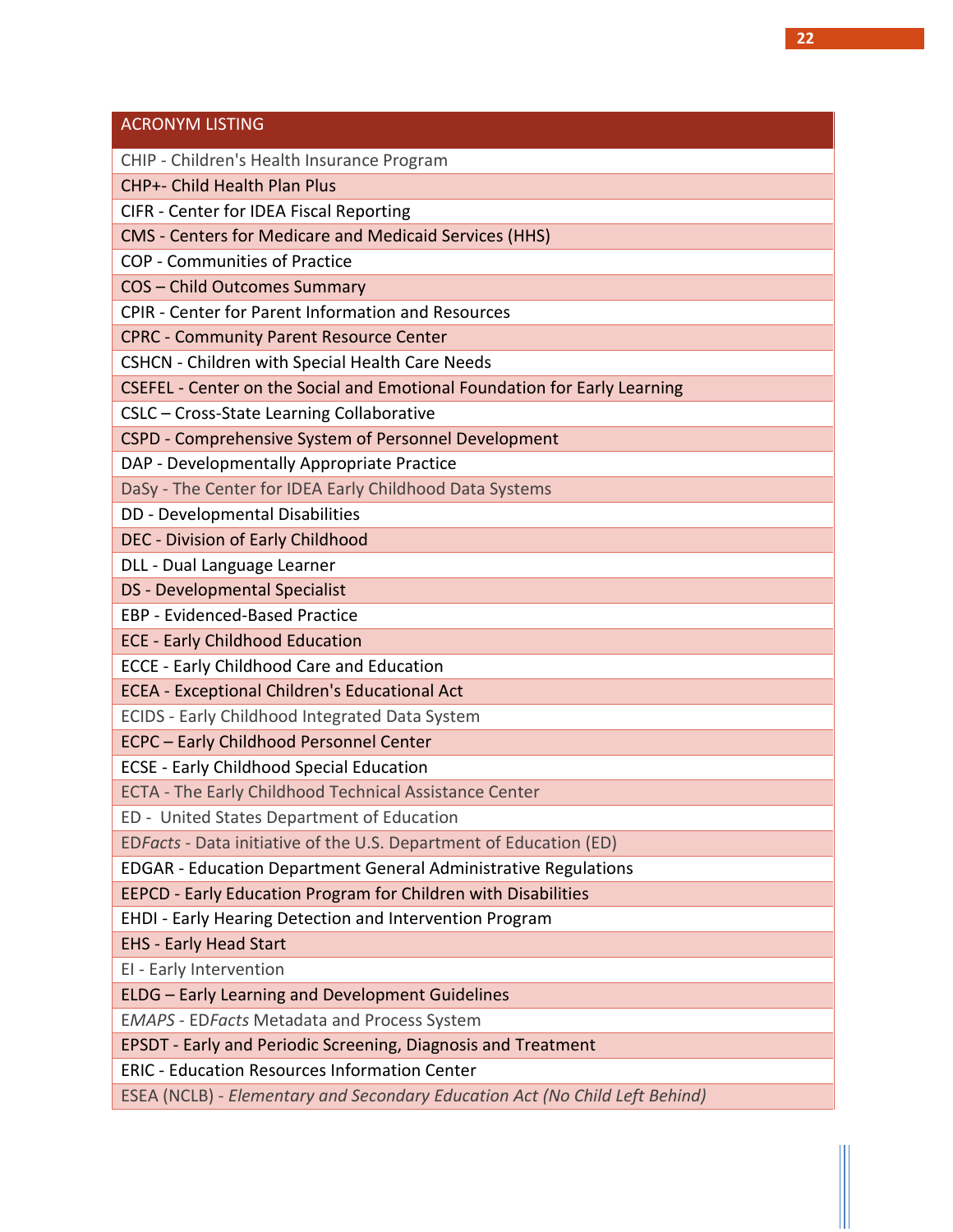| <b>ACRONYM LISTING</b>                                                 |
|------------------------------------------------------------------------|
| ESL - English as a second language                                     |
| <b>ESS - EDFacts Submission System</b>                                 |
| <b>ESSA - Every Student Succeeds Act</b>                               |
| FAPE - Free Appropriate Public Education                               |
| FASD - Fetal Alcohol Syndrome Disorder                                 |
| FBA - Functional Behavioral Assessment                                 |
| FERPA - Family Educational Rights and Privacy Act                      |
| <b>Flexibility Waivers - ESEA Waivers</b>                              |
| FOIA - Freedome of Information Act                                     |
| FTE - Full Time Equivalency                                            |
| GAO - U.S. General Accountability Office                               |
| <b>Got Transition - National Program for all Transitions</b>           |
| <b>GRPA - Government Performance and Results Act</b>                   |
| GRADS360 <sup>-</sup> OSEP GRADS360° website                           |
| HCP - Health Care Program for Children with Special Needs              |
| HHS - U.S. Department of Health and Human Services                     |
| HIPAA - Health Insurance Portability and Accountability Act            |
| <b>HS - Head Start</b>                                                 |
| HSQIC - Head Start Quality Improvement Center                          |
| HUD - Housing and Urban Development                                    |
| ICC - Interagency Coordinating Council                                 |
| ID - Intellectual Disability                                           |
| IDC - IDEA Data Center                                                 |
| <b>IDEA - Individuals with Disabilities Education Act</b>              |
| <b>IEE - Individualized Educational Evaluation</b>                     |
| IEP - Individualized Education Plan                                    |
| IFSP - Individualized Family Service Plan                              |
| IHE - Institue of Higher Education                                     |
| <b>IPS - Individualized Planning Sessions</b>                          |
| <b>ITCA - IDEA Infant and Toddler Coordinators Association</b>         |
| LA - Lead Agency                                                       |
| LEA - Local Education Agency                                           |
| LEND - Leadership in Neurodevelopment and Related Disabilities         |
| LICC - Local Interagency Coordinating Council                          |
| Local El Program - Local Early Intervention Program                    |
| LRE - Least Restrictive Environment                                    |
| MCH - Maternal and Child Health                                        |
| MEISR - Measurement of Engagement, Independence & Social Relationships |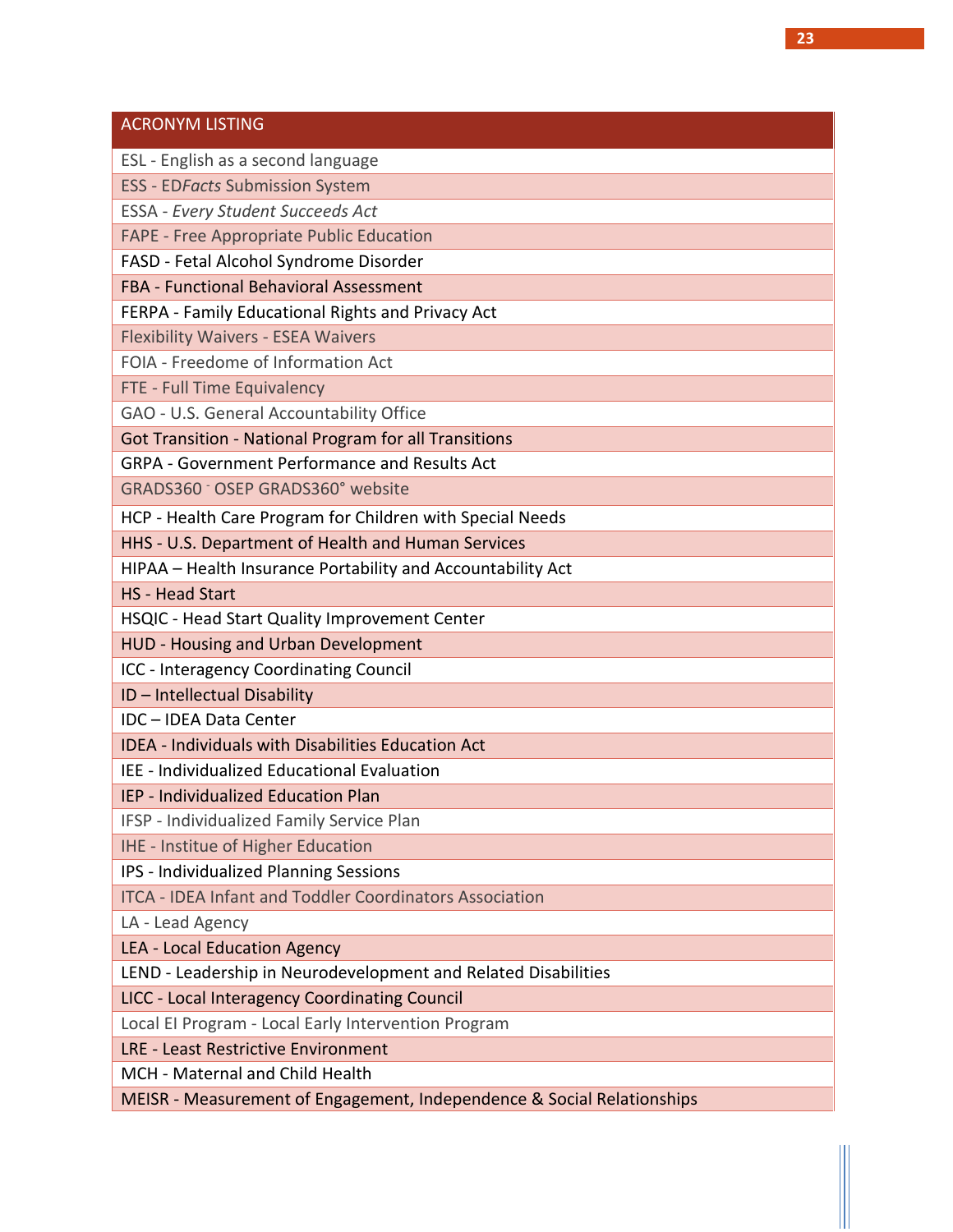#### ACRONYM LISTING

MMIS - Medicaid Management Information System

MOE - Maintenance of Effort

MOU - Memorandum of Understanding

MSIP - OSEP Monitoring and State Improvement Planning Division

MTSS - Multi-Tier System of Support

NAEYC - National Association for the Education of Young Children

NASBE - National Association of State Boards of Education

NASDSE - National Association of State Directors of Special Education

NCES - National Center for Education Statistics

NCHAM - National Center for Hearing Assessment and Management

NCLB - No Child Left Behind Act (Elementary and Secondary Education Act, reauthorized in

2015 as ESSA, Every Student Succeeds Act)

NCSI – National Center for Systemic Improvement

NEILS - National Early Childhood Intervention Longitudinal Study

NICU - Neonatal Intensive Care Unit

NIDRR - National Institute of Disabilities and Rehabilitation Research (OSERS)

NIEER - National Institute for Early Education Research

NIH - National Institutes of Health

NPRM - Notice of Proposed Rule Making

OCC - Office of Child Care (HHS)

OCR - Office of Civil Rights

OHS - Office of Head Start (HHS)

OMB - Office of Management and Budget

OSEP - Office of Special Education Programs

OSERS - Office of Special Education and Rehabilitative Services

OT - Occupational Therapist

Part B - IDEA ages 3 through 21

Part C - IDEA ages birth through 2

PBIS - Postive Behavioral Interventions and Supports

PCA - Personal Care Attendant

PD - Professional Development

PII - Personally Identifiable Information

PPOR - Per Pupil Operating Revenue

PT - Physical Therapist

PTAC - Privacy Technical Assistance Center

PTACs - Parent Technical Assistance Centers

PTI - Parent Training and Information Center

QRIS - Quality Rating & Improvement System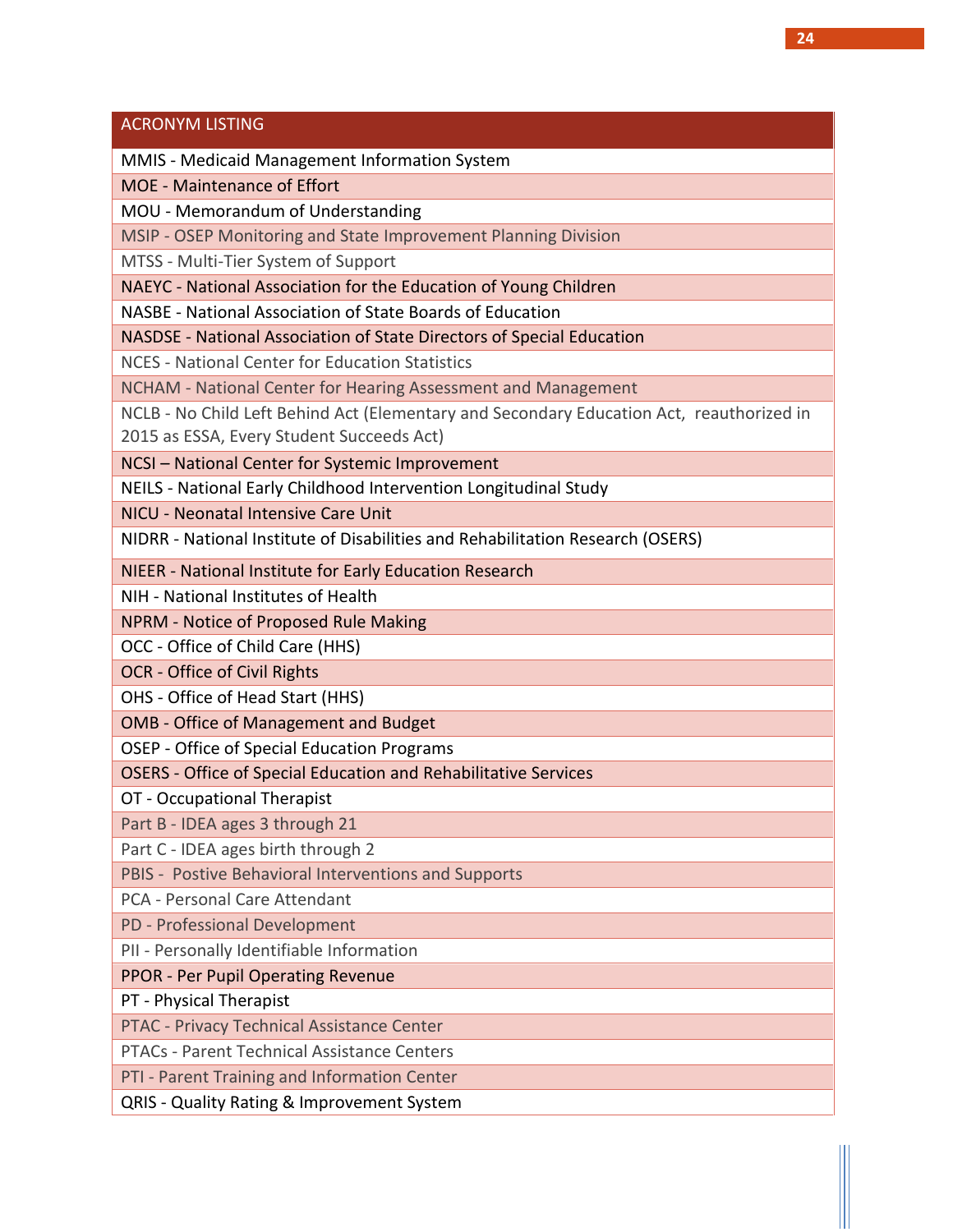#### ACRONYM LISTING

R & R - Resource and Referral

RBEI – Routines Based Early Intervention

RBI – Routines Based Interview – family assessment tool

RDA - Results-Driven Accountability

RFP - Request for Proposal

RTI - Response to Intervention

RTP - OSEP Research to Practice Division

RTT - Race to the Top Fund

RTT-ELC - Race to the Top-Early Learning Challenge Program

§ - This symbol means "Section" as in "§ 300.7 Child with a disability" in the IDEA regulations

SASID – State Assigned Student ID

SC - Service Coordinator

SCHIP - State Children's Health Insurance Program

Section 504 - Section 504 of the Rehabilitation Act

SEA - State Education Agency

SEAC - Special Education Advisory Committee

SICC - State Interagency Coordinating Council

SIG - State Improvement Grant

SiMR – State-identified Measurable Result

SIMR - State Identified Measurable Result

SIP - State Improvement Plan

SLDS - Statewide Longitudinal Data Systems

SLP - Speech and Language Therapist

SPDG - State Personnel Development Grant

SPP – State Performance Plan

SPP/APR - State Performance Plan/Annual Performance Report

SPRANS - Special Projects of Regional and National Significance (MCHB)

SSDI - Social Security Disability Income

SSI - Supplemental Security Income

SSIP – State Systemic Improvement Plan

SSIP - State Systemic Improvement Plan

STOMP - Specialized Training of Military Parents

TA - Technical Assistance

TA &D - Technical Assistance and Dissemination Network funded by the Office of Special Education Programs (OSEP)

TANF - Temporary Assistance for Needy Families

TDD/TTY - Telecommunications Device for the Deaf/Te;etype